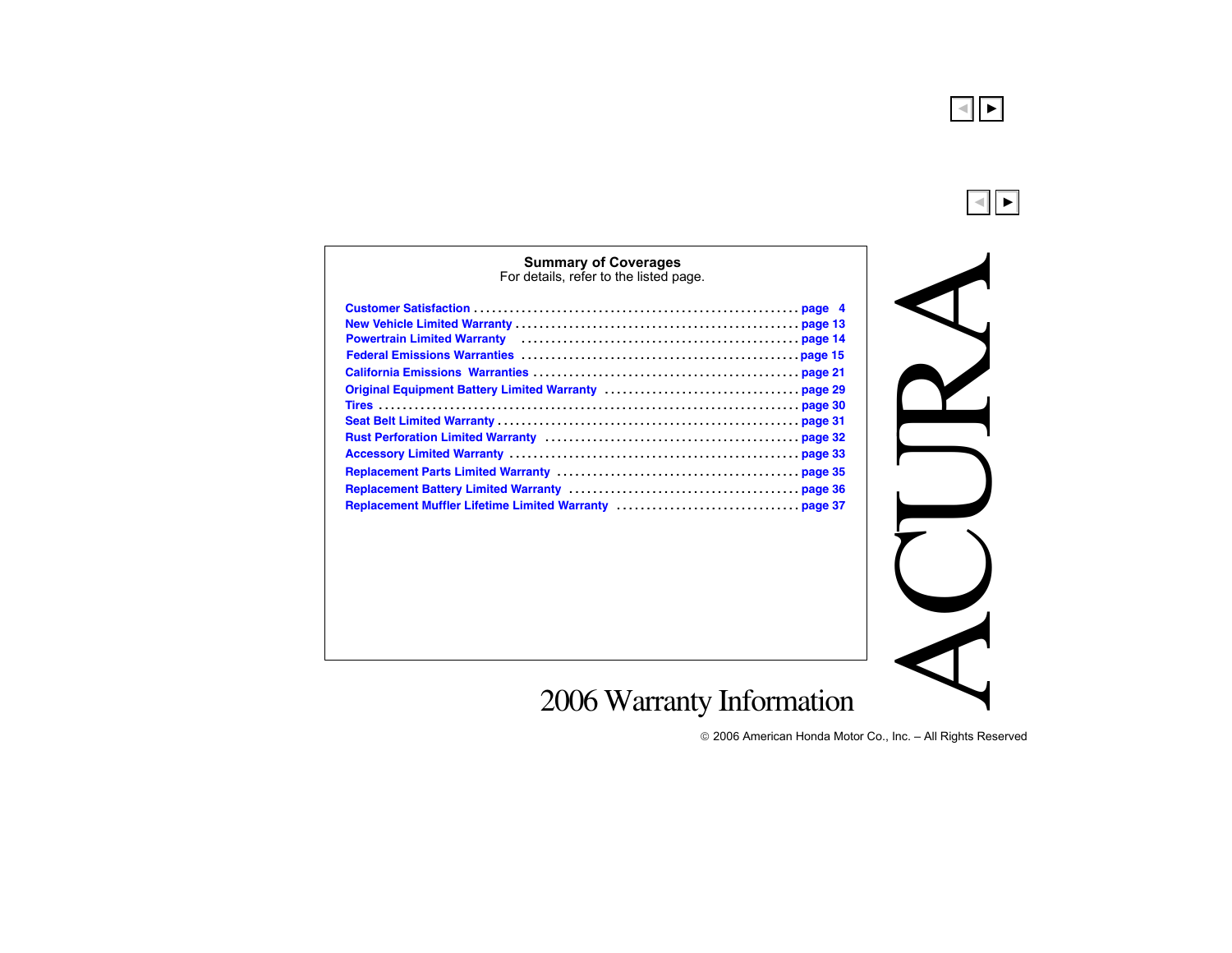

<span id="page-1-0"></span>**In the United States: Acura Client Services Mail Stop 500-2N-7E 1919 Torrance Boulevard Torrance, California 90501-2746 (800) 382-2238**

**In Puerto Rico and the U.S. Virgin Islands: Bella International Corp. C-1 Bechara St. Segarra Corner Puerto Nuevo, Puerto Rico 00920 (787) 620-7028 www.bellainternational.com**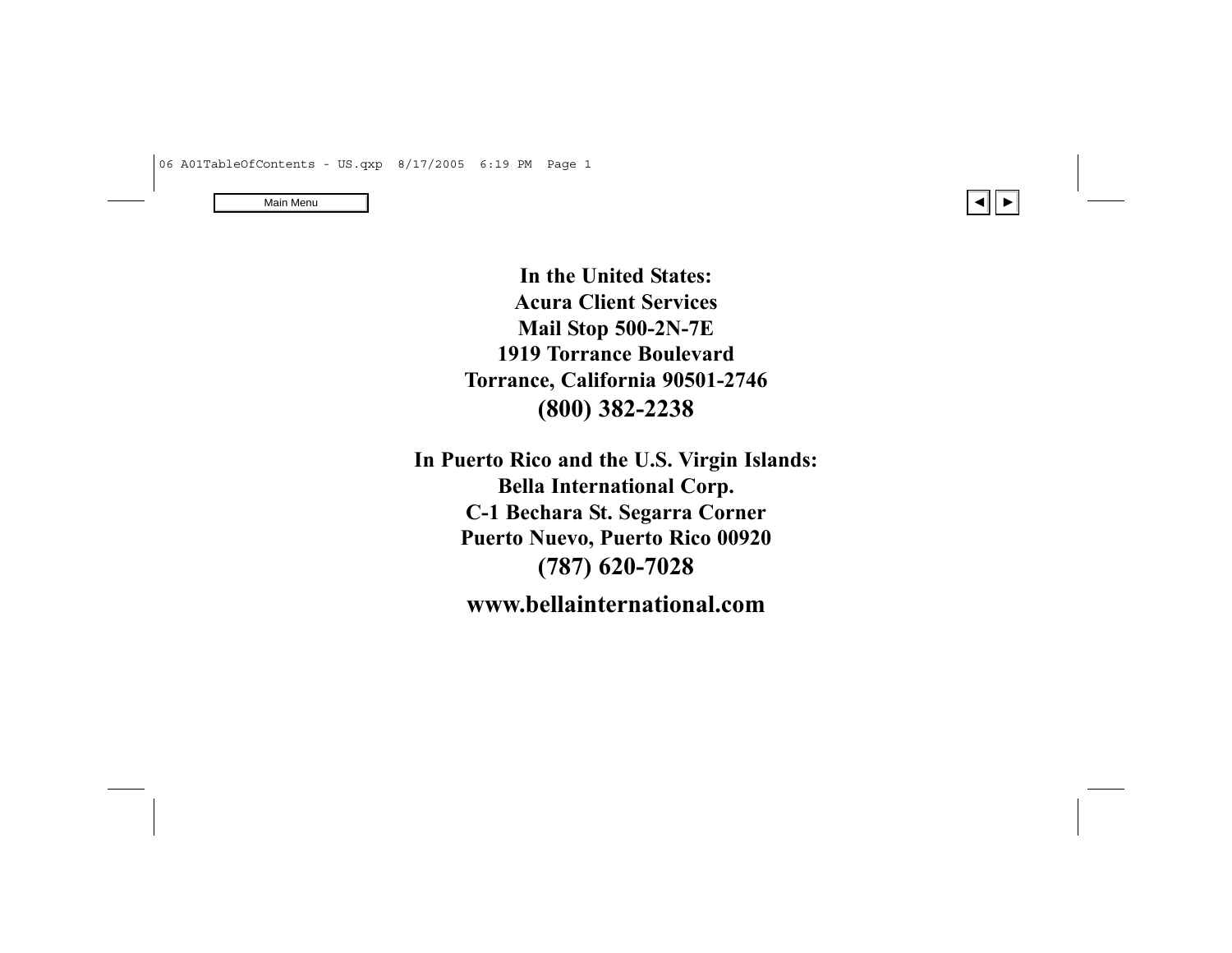# These warranties are given by  $\triangle$  **Table of Contents**

| <b>Customer Satisfaction</b>                                                                                                 |
|------------------------------------------------------------------------------------------------------------------------------|
| Some Repairs May Be Covered Beyond the Limited Warranty                                                                      |
| A Quick Reference to Warranty Coverages                                                                                      |
|                                                                                                                              |
| <b>General Warranty Provisions</b>                                                                                           |
| New Vehicle Limited Warranty                                                                                                 |
| Powertrain Limited Warranty                                                                                                  |
| <b>Federal Emissions Warranties</b>                                                                                          |
| California Emissions Warranties                                                                                              |
| Federal and California Emissions System Coverage                                                                             |
| Original Equipment Battery Limited Warranty                                                                                  |
| Tires                                                                                                                        |
| Seat Belt Limited Warranty                                                                                                   |
| <b>Rust Perforation Limited Warranty</b>                                                                                     |
| <b>Accessory Limited Warranty</b>                                                                                            |
| <b>Replacement Parts Limited Warranty</b>                                                                                    |
| <b>Replacement Battery Limited Warranty</b>                                                                                  |
| Replacement Exhaust Components Lifetime Limited Warranty                                                                     |
|                                                                                                                              |
| Operation and Maintenance of Your Acura<br>How to Get Warranty Service<br>Limitations and Disclaimer                         |
| Acura Automobile Division, a division of American Honda Motor Co., Inc., gives these warranties on behalf of American Honda, |

1919 Torrance Boulevard, Torrance, California 90501-2746, a California Corporation.

© 2006 American Honda Motor Co., Inc. - All Rights Reserved BWL 33424 (0608)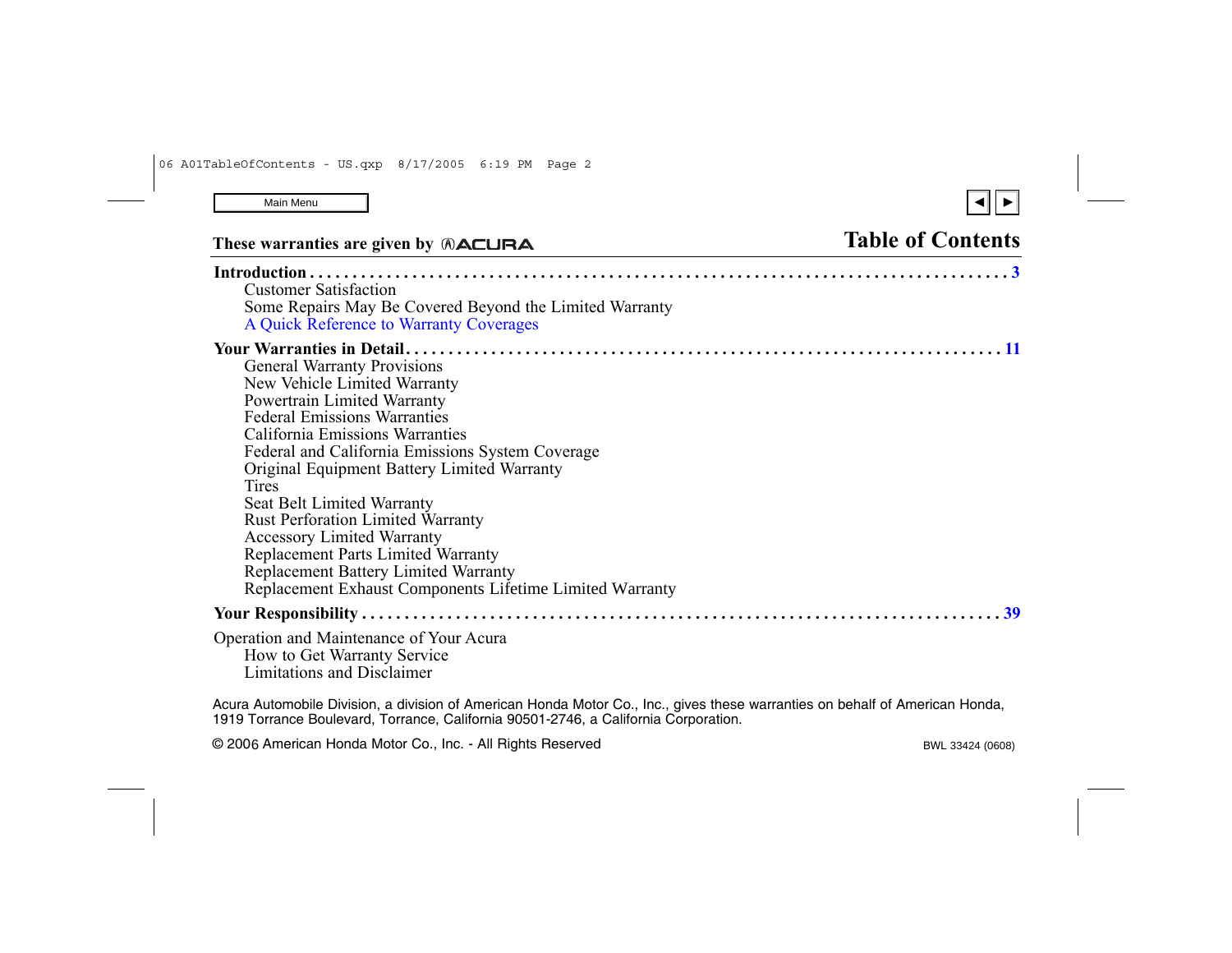| Main Menu |  |
|-----------|--|
|-----------|--|

<span id="page-3-0"></span>

# **Introduction**

|--|--|--|--|

|--|--|--|--|--|

#### **Introduction 3**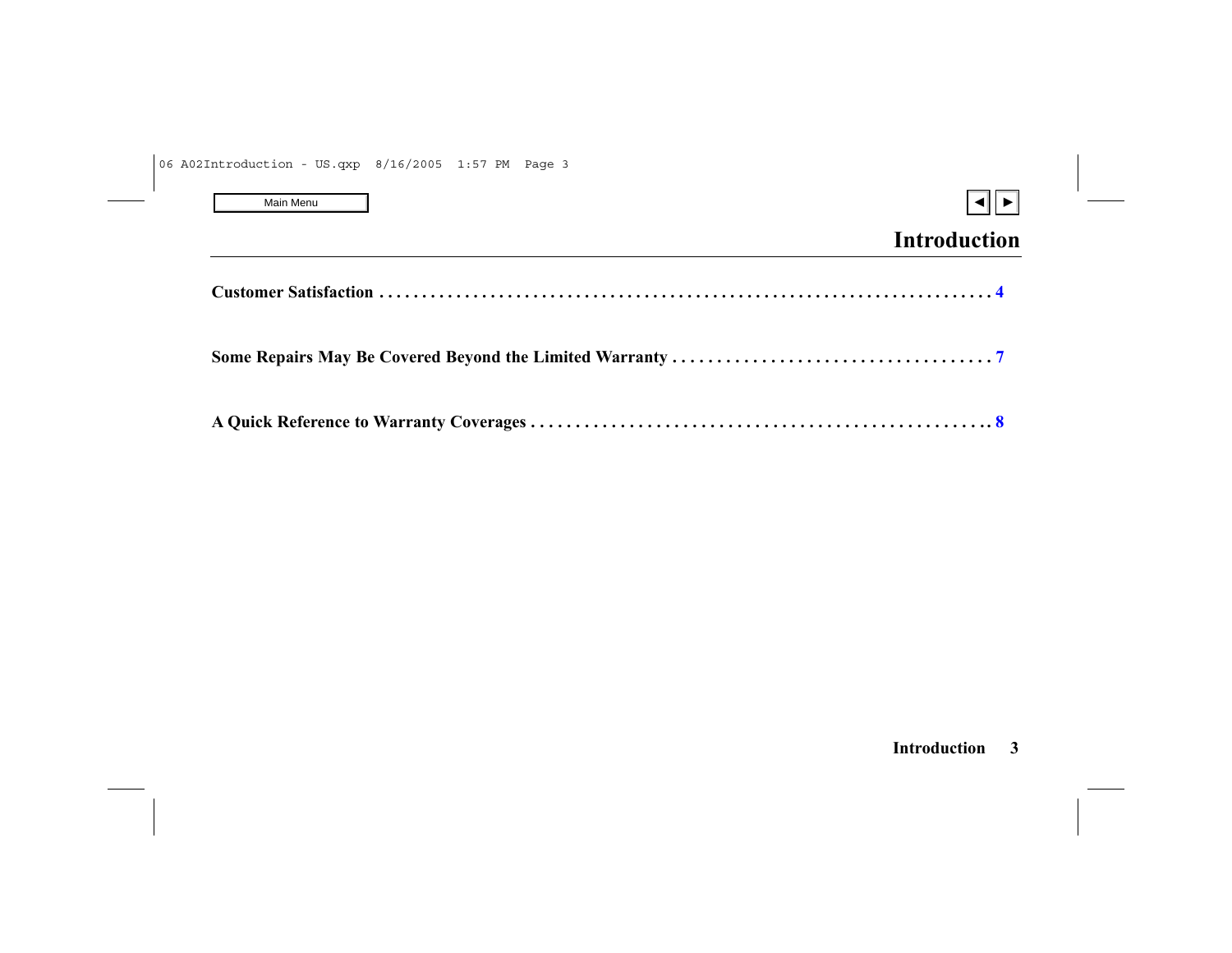

## <span id="page-4-0"></span>**Customer Satisfaction**

Your complete satisfaction with your Acura automobile is our main goal. All personnel at Acura automobile dealerships are thoroughly trained to provide the best service for your vehicle. If you are not satisfied with any maintenance or repair work done by the dealership, follow these three steps:

**Step 1 - Talk over your concerns** with the dealership's management, such as the service manager or general manager. In most cases, a satisfactory solution is found at this step.

**Step 2 -** We recognize that, on some occasions, a customer will not be totally satisfied with a dealer's decision or actions in Step 1. If this is the case, you should call or write to the Acura Client Services Office. The address and telephone number

are on the [inside front cover.](#page-1-0) Please provide the following information:

- • Year, model, and Vehicle Identification Number of your vehicle, and its current mileage
- • The name of the dealer who sold you the vehicle
- • The name of the dealer who services your vehicle
- • Date, mileage, and reason for each visit to an Acura dealership
- • Any non-Acura dealership repair service for the problem(s)
- • Your daytime and evening telephone numbers

The staff of the Acura Client Services Office is interested in working with you and the dealership to find a satisfactory solution.

**Step 3 -** If you disagree with the decision reached by the staff of Acura Client Services Office, you may request to have your case reviewed in an independent forum run by the Council of Better Business Bureaus (BBB). This program is called "BBB AUTO LINE." You may file a claim at any time by calling the Better Business Bureau, toll-free, at 1-800-955-5100. Your call will be automatically directed to the BBB in your area.

You may also write to:

BBB AUTO LINE Council of Better Business Bureaus 4200 Wilson Blvd., Suite 800 Arlington, VA 22203-1804

#### **4 Introduction**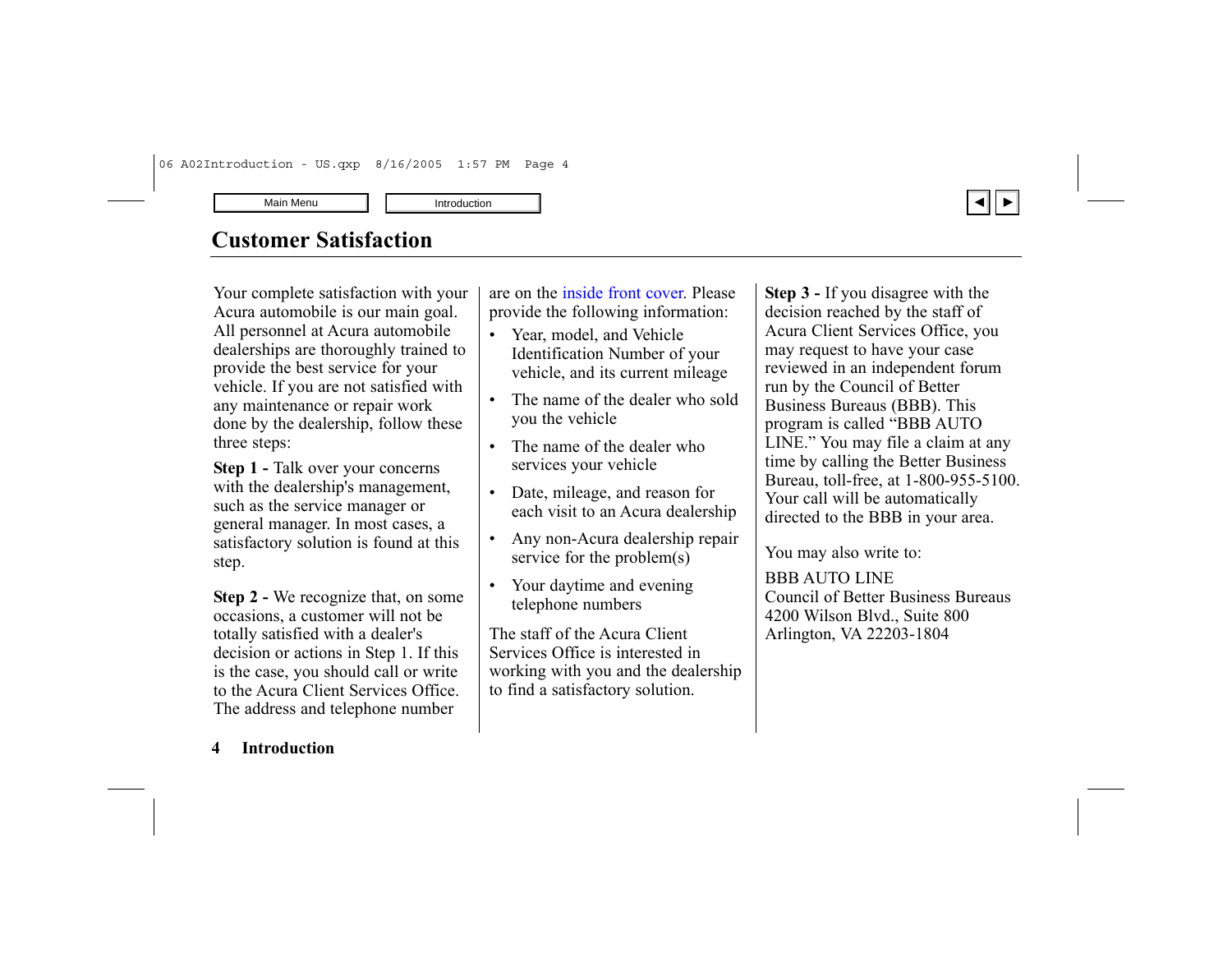

BBB AUTO LINE's purpose is to resolve disputes between vehicle manufacturers and their customers. BBB AUTO LINE's decision makers are impartial third parties who will listen to both the customer and the manufacturer and decide what can be done to resolve the disagreement.

The BBB AUTO LINE's decision is not binding on you unless you agree to accept it. If you accept the decision, Acura will abide by it. Generally, disputes submitted to BBB AUTO LINE are resolved within 40 days (47 days if you have not first contacted Acura about your complaint).

Acura offers you the opportunity to mediate and arbitrate a disagreement through BBB AUTO LINE because

we want you to feel that you have been treated fairly.

Eligibility is limited by your vehicle's age, mileage, and other factors. In order to file a claim, you need to provide your name and address, the Vehicle Identification Number of your vehicle, and a brief statement outlining the disagreement. Initially, BBB may try to resolve the disagreement through mediation. If this is not successful, your complaint will be reviewed by an impartial, volunteer arbitrator. You may present the facts of your case to the arbitrator at an informal meeting.

We encourage you to use this program before, or instead of, going to court. It is informal, free of charge to you, and generally resolves problems much faster than the court system. Lawyers are usually not involved in the resolution of claims through the BBB, although you may obtain one at your own expense if you choose.

If you want to go to court, we do not require you to first file a claim with BBB AUTO LINE. Please note that laws in some states may require that you file a claim with BBB AUTO LINE before you can proceed to a state-operated dispute resolution process or the court system. If you do not accept the decision of BBB AUTO LINE, you can still go to court.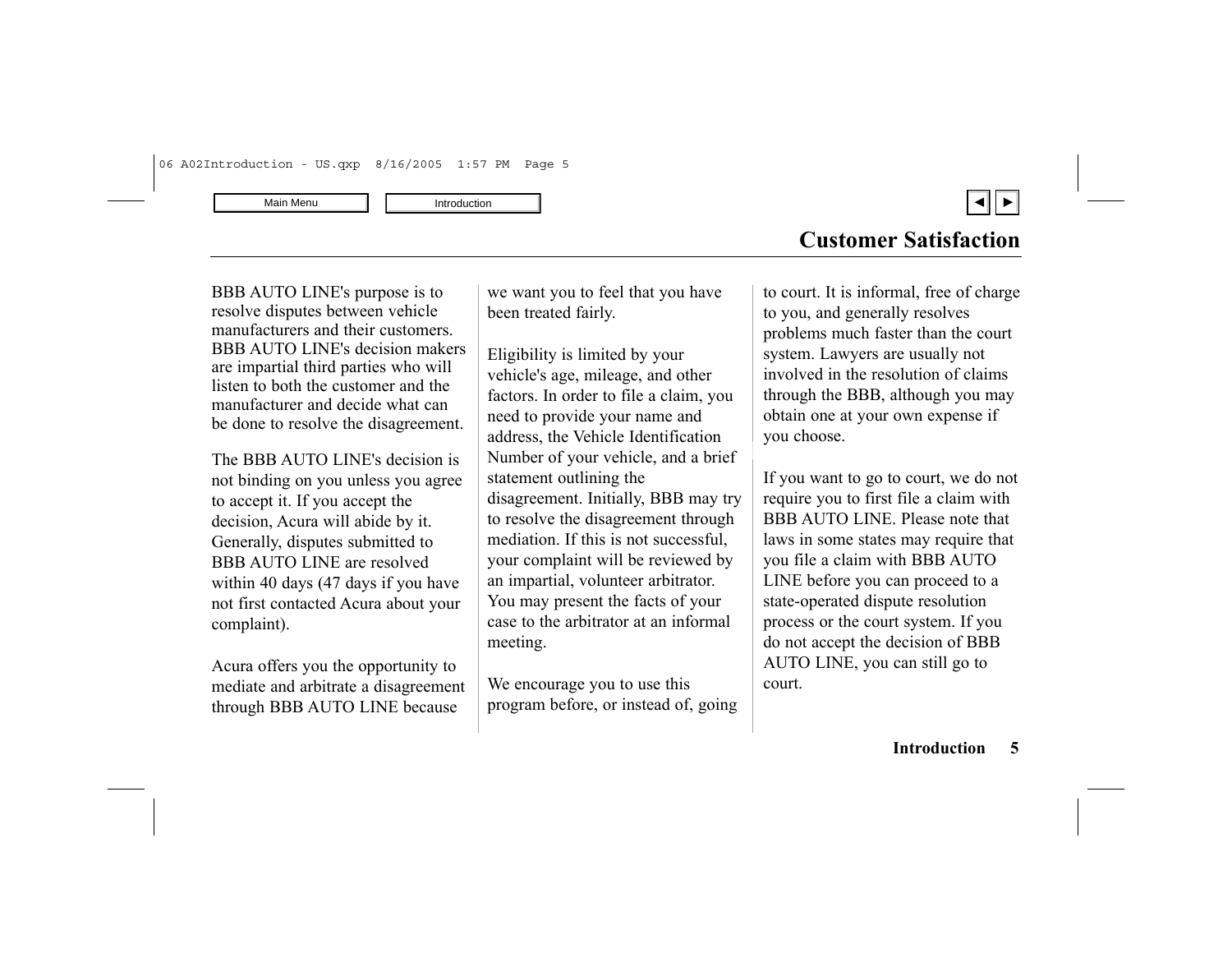# **Customer Satisfaction**

### **Lemon Laws**

Many states have enacted what are commonly referred to as "Lemon Laws." Although the details of these laws vary from state to state, their main purpose is to assure you certain rights if you have problems with your new vehicle. In general terms, these laws usually say that if your vehicle has a problem that cannot be repaired in several attempts, or has a series of problems that keep it out of service for an extended period, you may qualify for relief under the lemon law in your state.

Some states require you to notify the manufacturer about the problem(s), and some states give the manufacturer, or its representative, a chance to correct the problem(s). A state may require you to submit your complaint to a dispute resolution program, such as BBB AUTO LINE, before proceeding to other forums.

Lemon Laws have many provisions. If you feel your new Acura qualifies for consideration under the lemon law in your area, we suggest you check the laws in your state.

We want you to be satisfied with your Acura automobile. If you have any questions, please contact your Acura dealer or Acura Client Services Office.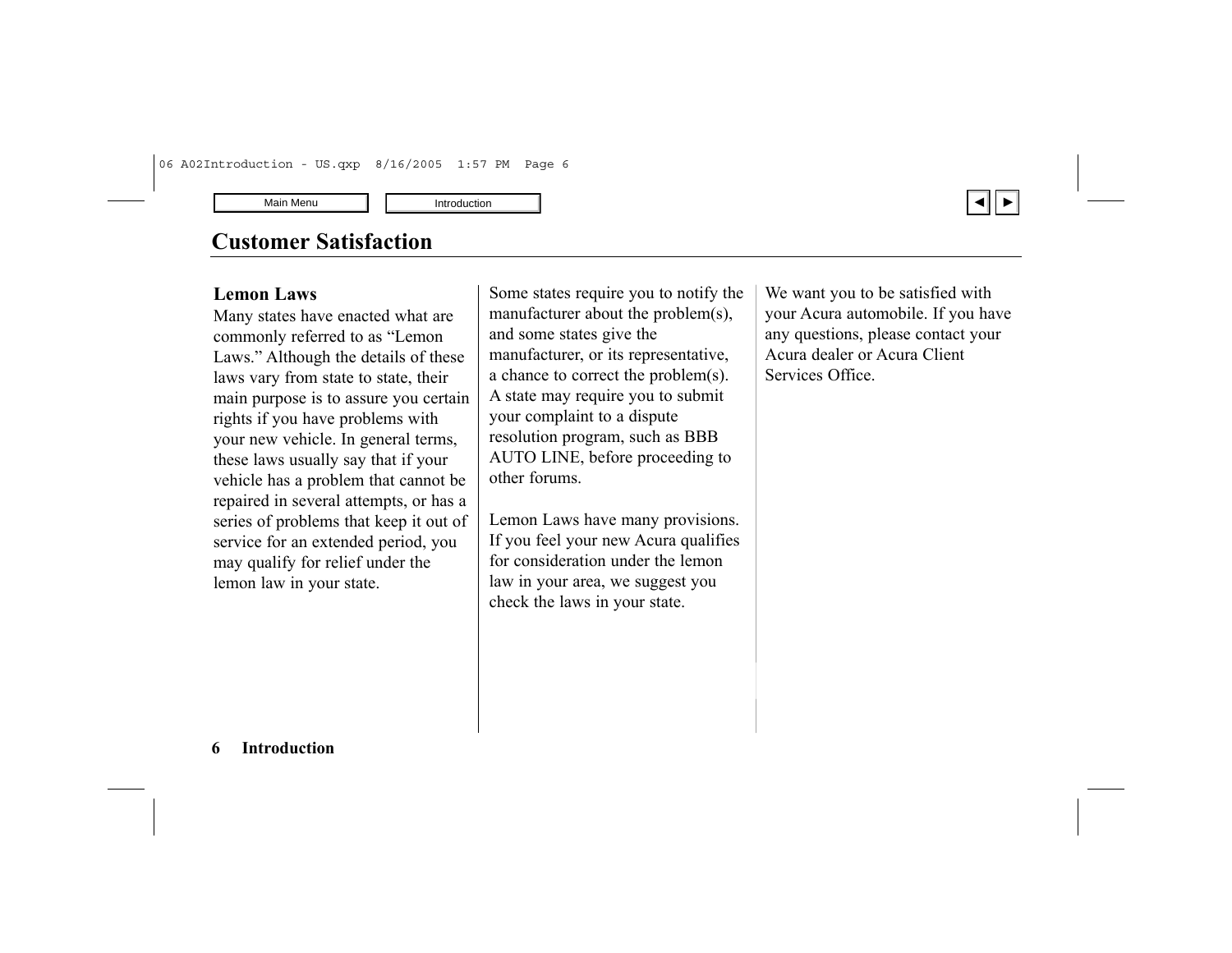

<span id="page-7-0"></span>Acura may cover, on a case-by-case basis, some or all of the cost to repair a problem that is not covered by your vehicle's limited warranties. If your vehicle develops a problem you feel should be repaired by Acura at no cost, discuss it with your dealer.

If you are not satisfied with your Acura dealer's decision, call or write to the Acura Client Services Office (the address and telephone number are on the [inside front cover\).](#page-1-0) Please provide this information about your vehicle: year, model, vehicle identification number (VIN), mileage, maintenance history, a detailed explanation of the problem, and why you think Acura should be responsible for the repair. Your request will be investigated, and you will be informed of Acura's decision.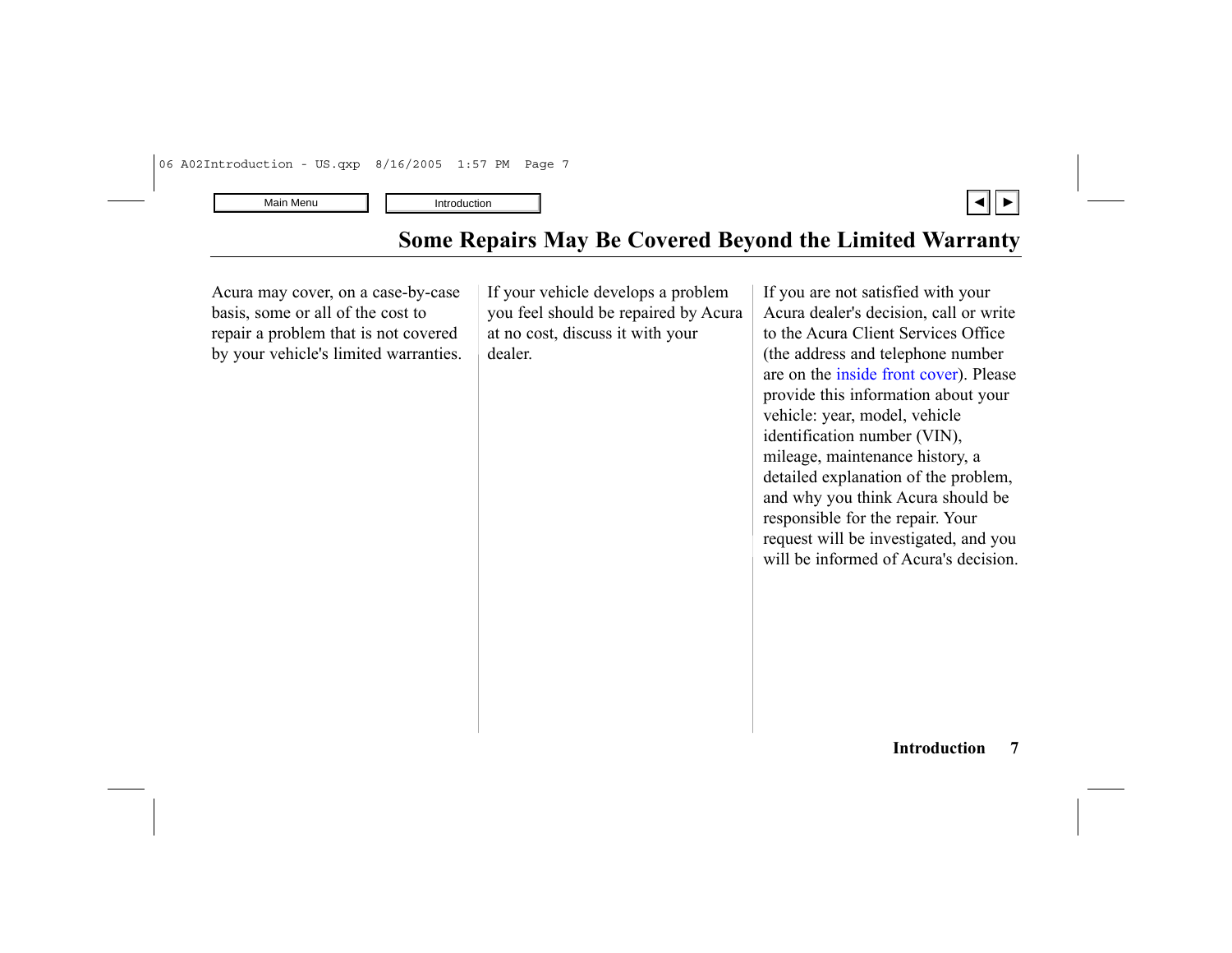

# <span id="page-8-0"></span>**A Quick Reference to Warranty Coverages**

This is a brief summary of the warranties covering your 2006 Acura. Please refer to the listed page for a full description of each warranty's coverage and limitations.

| Every new Acura is covered, except for tires, for 4 years or 50,000 miles. The tires are warranted separately.                                                                               |  |
|----------------------------------------------------------------------------------------------------------------------------------------------------------------------------------------------|--|
| The powertrain in your new Acura is covered for 6 years or 70,000 miles.                                                                                                                     |  |
| The Emissions-related Defects and Performance Warranties cover the components that make up your<br>Acura's emissions control systems.                                                        |  |
| The Emissions Control Systems Defects and Performance Warranties cover Acuras registered and<br>operated in California or in other states that have adopted California warranty regulations. |  |
| The original battery in your new Acura is fully covered for the first 4 years.                                                                                                               |  |
| The original tires are warranted by their manufacturer. Your Acura dealer will be glad to assist you in<br>contacting a local representative of the tire's manufacturer, if needed.          |  |

#### **8 Introduction**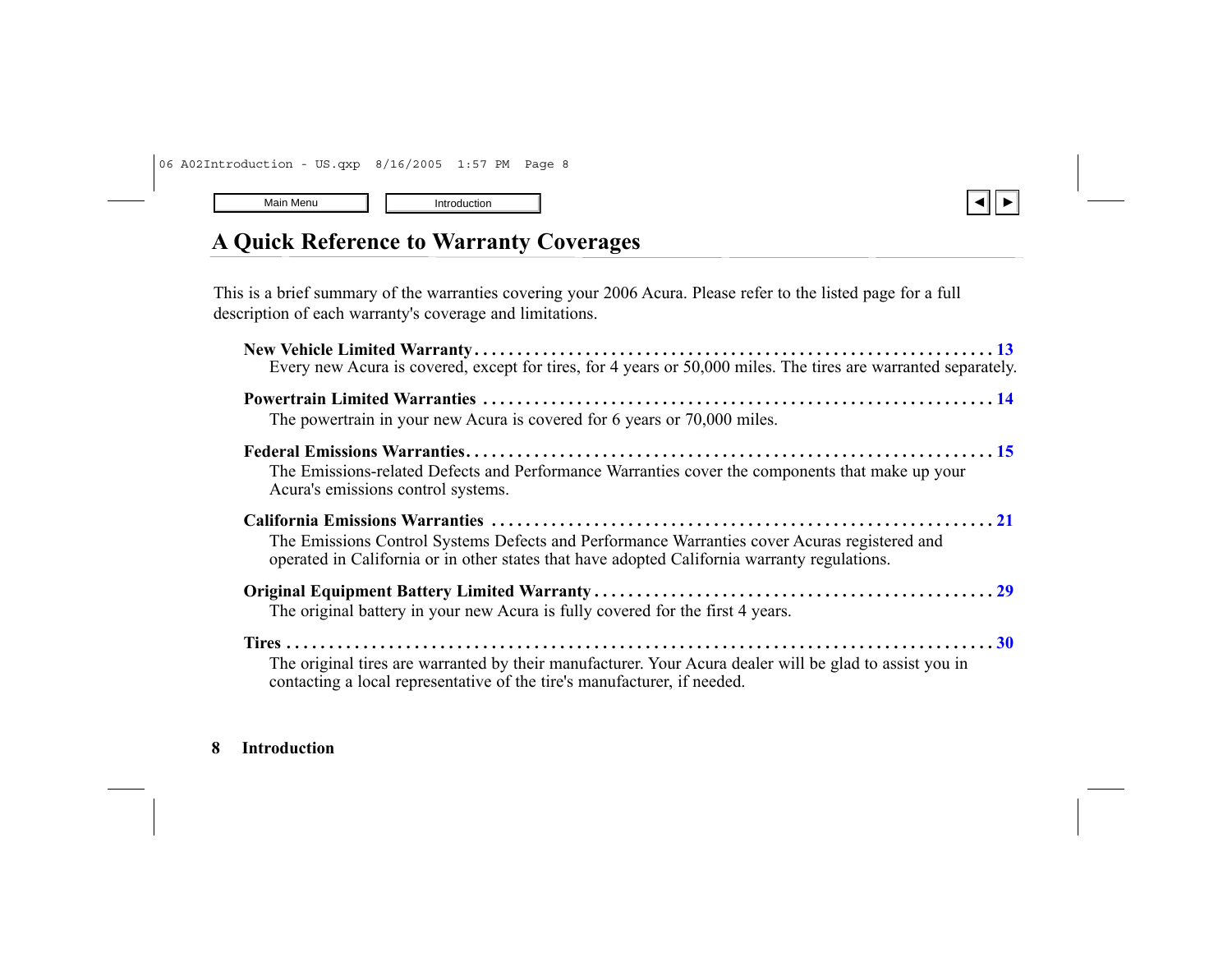

# **A Quick Reference to Warranty Coverages**

| Seat belts that fail to function properly are covered for the useful life of the vehicle.                                                                                                                                                                  |  |
|------------------------------------------------------------------------------------------------------------------------------------------------------------------------------------------------------------------------------------------------------------|--|
| Acura will repair or replace any body panel on your vehicle that rusts from the inside out. This<br>coverage extends for 5 years with no mileage limit.                                                                                                    |  |
| COVERAGE OF ACCESSORIES AND REPLACEMENT ITEMS                                                                                                                                                                                                              |  |
| All accessories are covered up to 4 years or 50,000 miles, depending on time of installation.                                                                                                                                                              |  |
| Genuine Acura parts, when installed by your Acura dealer, are covered for 1 year or 12,000 miles.<br>Parts purchased from, but not installed by, an Acura dealer are covered for 1 year.                                                                   |  |
| A replacement battery from your Acura dealer is covered by a 100-month (8 years and 4 months) limited<br>warranty.                                                                                                                                         |  |
| Replacement exhaust components (muffler, A-pipe, B-pipe) purchased from your Acura dealer are covered<br>for as long as you own the vehicle. Installation is included if the covered exhaust components were<br>originally installed by your Acura Dealer. |  |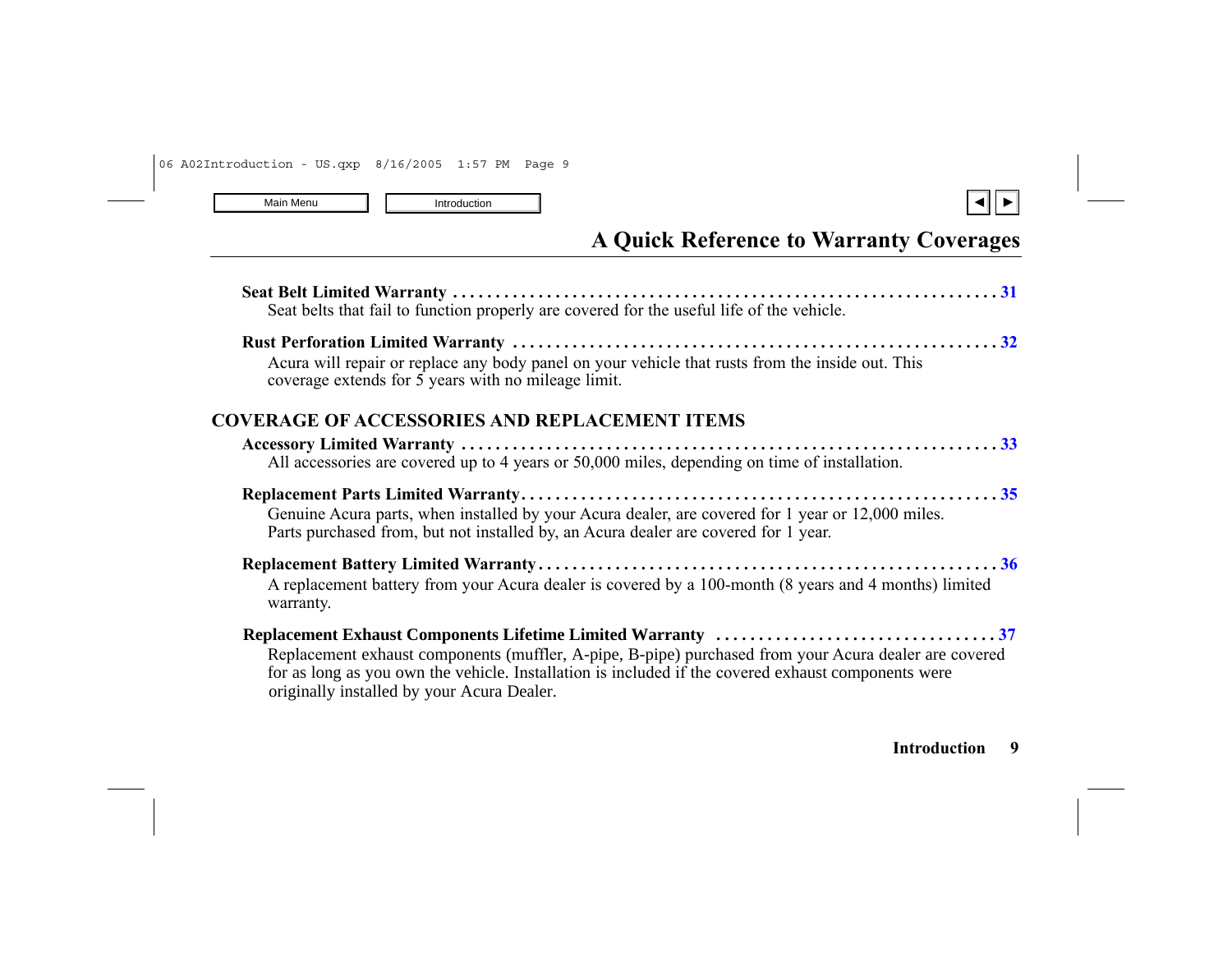

<span id="page-10-0"></span>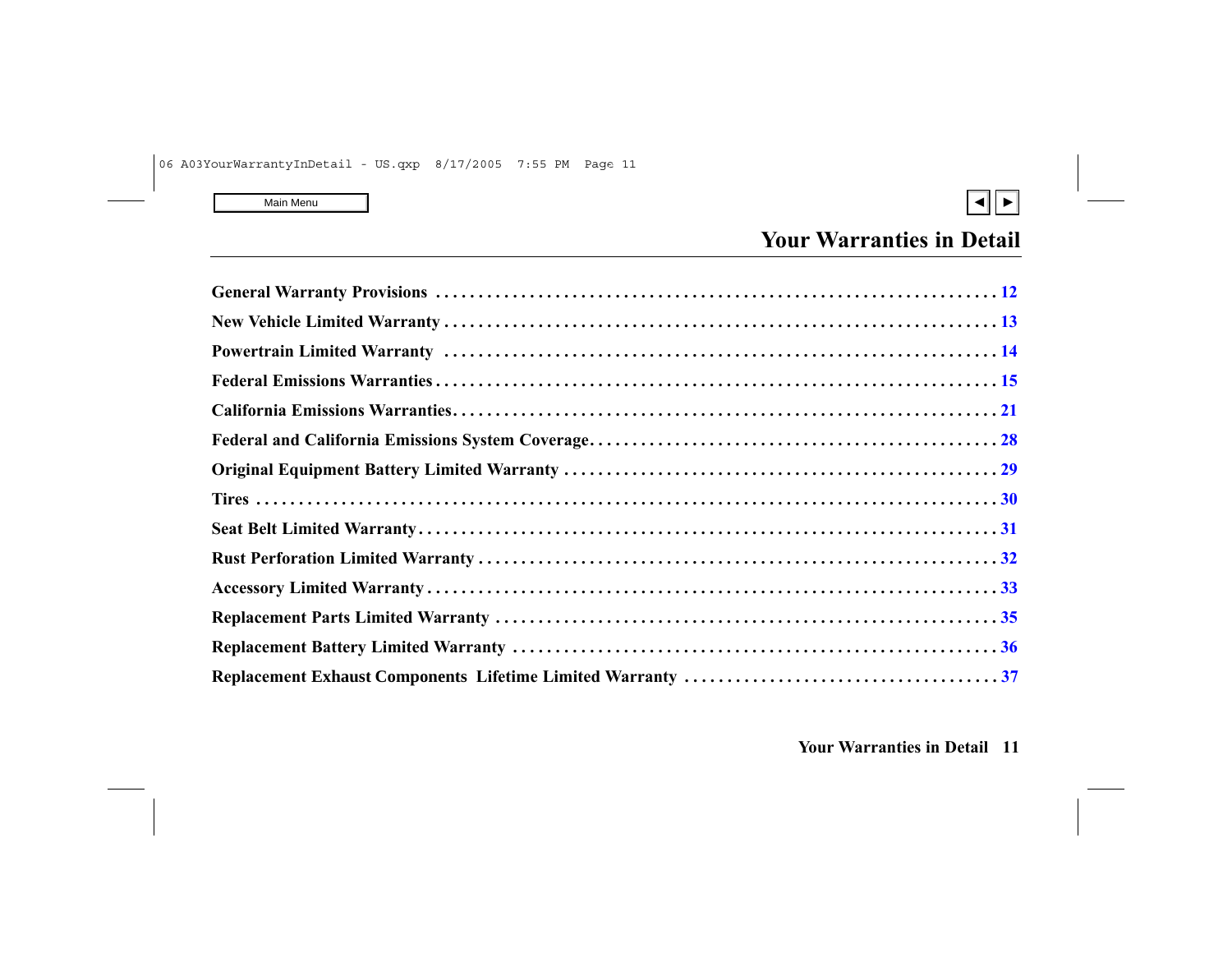

# <span id="page-11-0"></span>**General Warranty Provisions**

The warranty coverages in this booklet are offered only to the owner of a 2006 Acura automobile. To be covered, the vehicle must be distributed by American Honda through the Acura Automobile Division, and sold by an Acura automobile dealer in the United States, Puerto Rico, or the U.S. Virgin Islands.

Parts replaced under any of the warranties in this booklet become the property of Acura. Acura will make the final decision whether to repair any existing part or assembly or replace it.

Acura may use factoryremanufactured parts rather than new parts for some warranty repairs. Those parts, like new parts, are covered for the remainder of the New Vehicle Limited Warranty (see page [13](#page-12-0)).

#### The warranties in this booklet do not cover:

- The failure of any part or accessory due to:
	- Abuse, misuse, accidental damage, or acts of nature.
	- Improper installation or maintenance.
	- A low fluid level or the use of a fluid other than specified by Acura.
	- The installation of any part that is not equal to the original in quality of materials or workmanship.
	- Use of the vehicle in competition or racing events.
- Any installed part or accessory that fails because it was not designed to fit that year and model of Acura.
- Any vehicle with an odometer that has been altered so it is impossible to determine the actual mileage.
- Any vehicle while it is registered or normally driven outside the United States, Puerto Rico, or the U.S. Virgin Islands.
- Any failure caused by modifying the vehicle, or installing accessories not authorized by Acura.
- Any incidental expenses or inconvenience you may suffer due to the loss of use of your vehicle.
- Any vehicle that has ever been declared a total loss or sold for salvage by a financial institution or insurer, or that has been issued <sup>a</sup>"salvage" or similar title under any state's law. This exclusion does not apply to the Emissions Warranties, the Seat Belt Limited Warranty, the Replacement Parts Limited Warranty, or any recalls or other campaigns.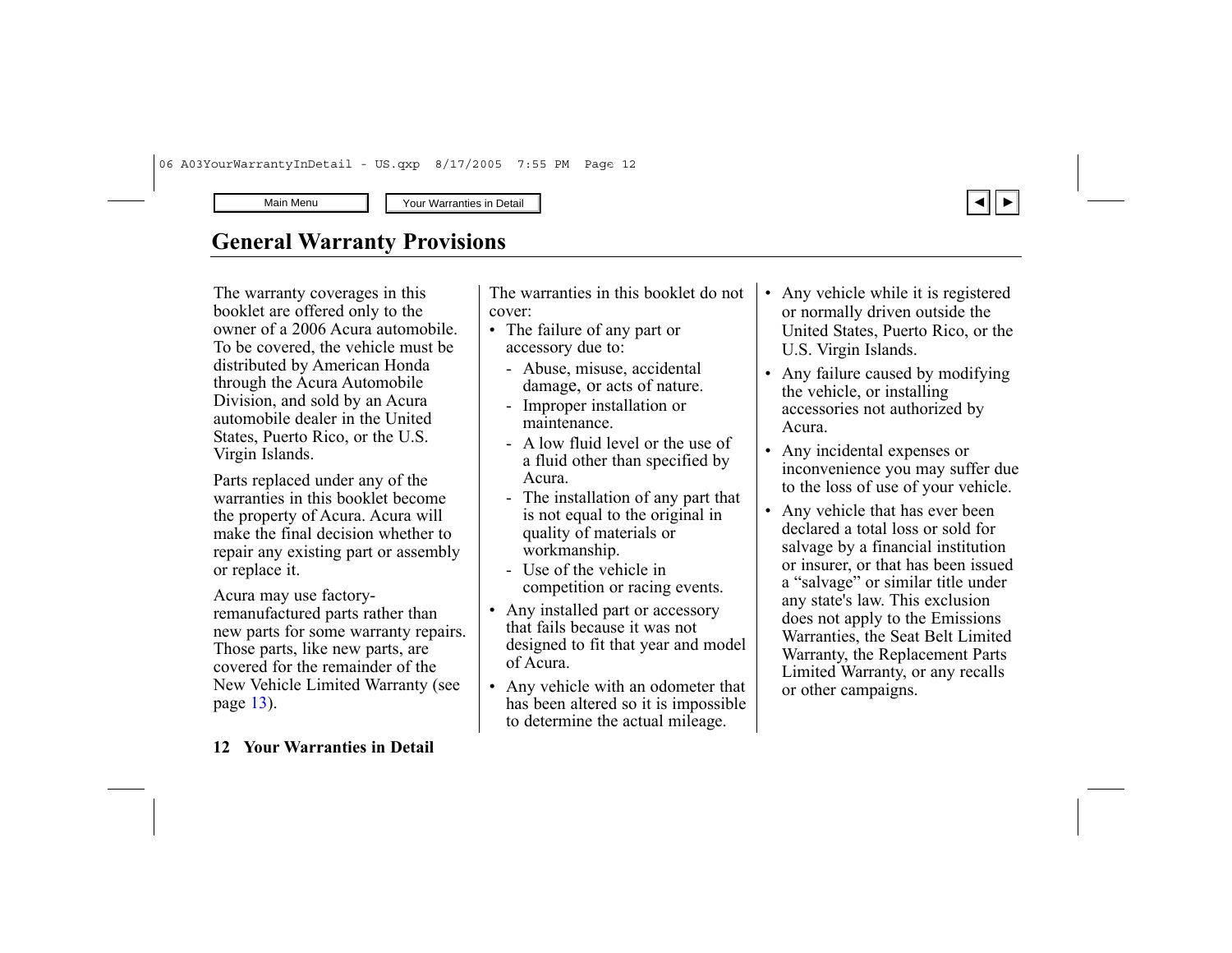# **New Vehicle Limited Warranty**

#### <span id="page-12-0"></span>**Time and Mileage Period**

This warranty begins on the date the vehicle is put into use in one of the following ways:

- The vehicle is delivered to the first purchaser by an Acura dealer.
- The vehicle is leased.
- The vehicle is used as a demonstrator or company vehicle.

Your vehicle is covered for 4 years or 50,000 miles, whichever comes first.

### **Warranty Coverage**

Acura will repair or replace any part that is defective in material or workmanship under normal use. See **Proper Operatio <sup>n</sup>** on page [40](#page-38-0). All repairs/replacements made under this warranty are free of charge. The replaced or repaired parts are covered only until this New Vehicle Warranty expires.

#### **This New Vehicle Limited Warranty Does Not Cover:**

- Emissions control systems, Accessories, Battery, or Tires. (They have their own warranties.)
- Normal wear or deterioration of any part.
- Cleaning and polishing.
- The adding of any fluids, unless they are needed as part of a warranty repair.
- Air conditioner refrigerant charge after the first year, unless required as part of a warranty repair.
- Broken, chipped, or scratched window glass unless it is due to a defect in material or workmanship.
- • Any item concerning your vehicle's general appearance that is not due to a defect in material or workmanship. Cosmetic flaws or minor damage to the body, paint, or other items may occur during manufacture or shipping of your vehicle. These are usually found and corrected before delivery. If you find any uncorrected flaws or damage on your new vehicle, notify the dealer as soon as possible after delivery.
- • The replacement of expendable maintenance items (such as spark plugs, filters, wiper blades, or brake pads/linings) unless they are defective in material or workmanship.
- Wheel balancing and wheel alignment after 1 year or 12,000 miles, unless required as part of a warranty repair.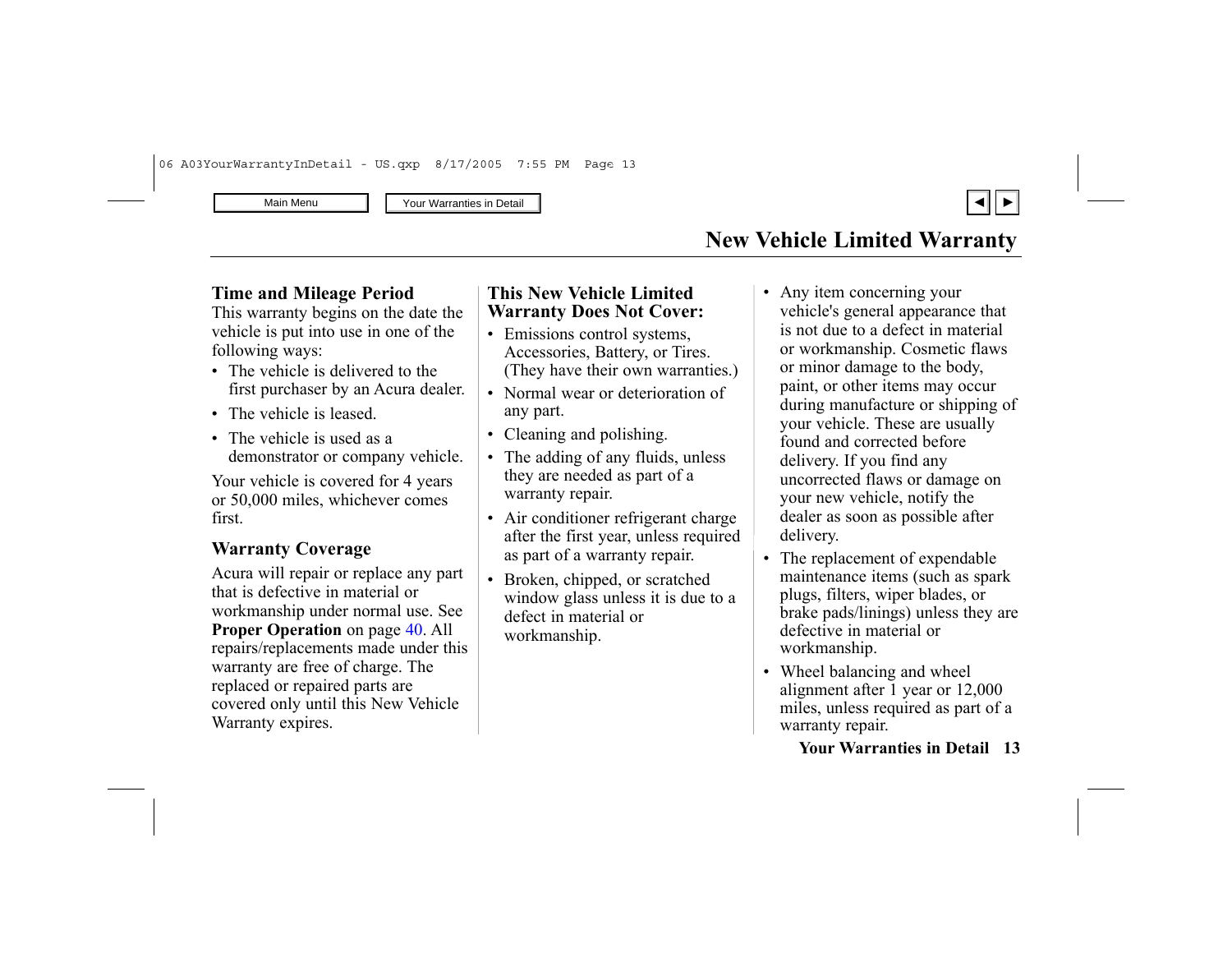# <span id="page-13-0"></span>**Powertrain Limited Warranty**

#### **Time and Mileage Period**

This warranty's coverage begins on the same date as the New Vehicle Limited Warranty (see page [13](#page-12-0)).

Your powertrain is covered for 6 years or 70,000 miles, whichever comes first.

Some powertrain parts may have additional coverage under other warranties described in this book.

### **Warranty Coverage**

Acura will repair or replace any part that is defective in material or workmanship under normal use. See **Proper Operation** on page [40](#page-38-0). All repairs/replacements made under this warranty are free of charge. The replaced or repaired parts are covered only until this Powertrain Limited Warranty expires.

#### **Parts Covered by the Powertrain Warranty**

Your vehicle may not be equipped with all the parts listed. Other parts may be covered. Contact an authorized Acura automobile dealer or the Acura Client Services Office (see inside front cover) for further information.

### *Engine*

Cylinder block and head and all internal parts, timing gears and gaskets, timing chain/belt and cover, flywheel, valve covers, oil pan, oil pump, intake and exhaust manifolds, engine mounts, engine/powertrain control module, water pump, fuel pump, seals and gaskets.

#### *Transmission and Transaxle*

Case and all internal parts, torque converter, transfer case and all internal parts, transmission/ powertrain control module, seals and gaskets.

#### *Front-Wheel-Drive System*

Final drive housing and all internal parts, driveshafts, constant velocity joints, front hubs and bearings, seals and gaskets.

#### *Rear-Wheel-Drive System*

Differential housing and all internal parts, propeller shafts, universal joints, driveshafts, constant velocity joints, rear hubs and bearings, seals and gaskets.

For a list of items not included in this warranty, please refer to page [13](#page-12-0).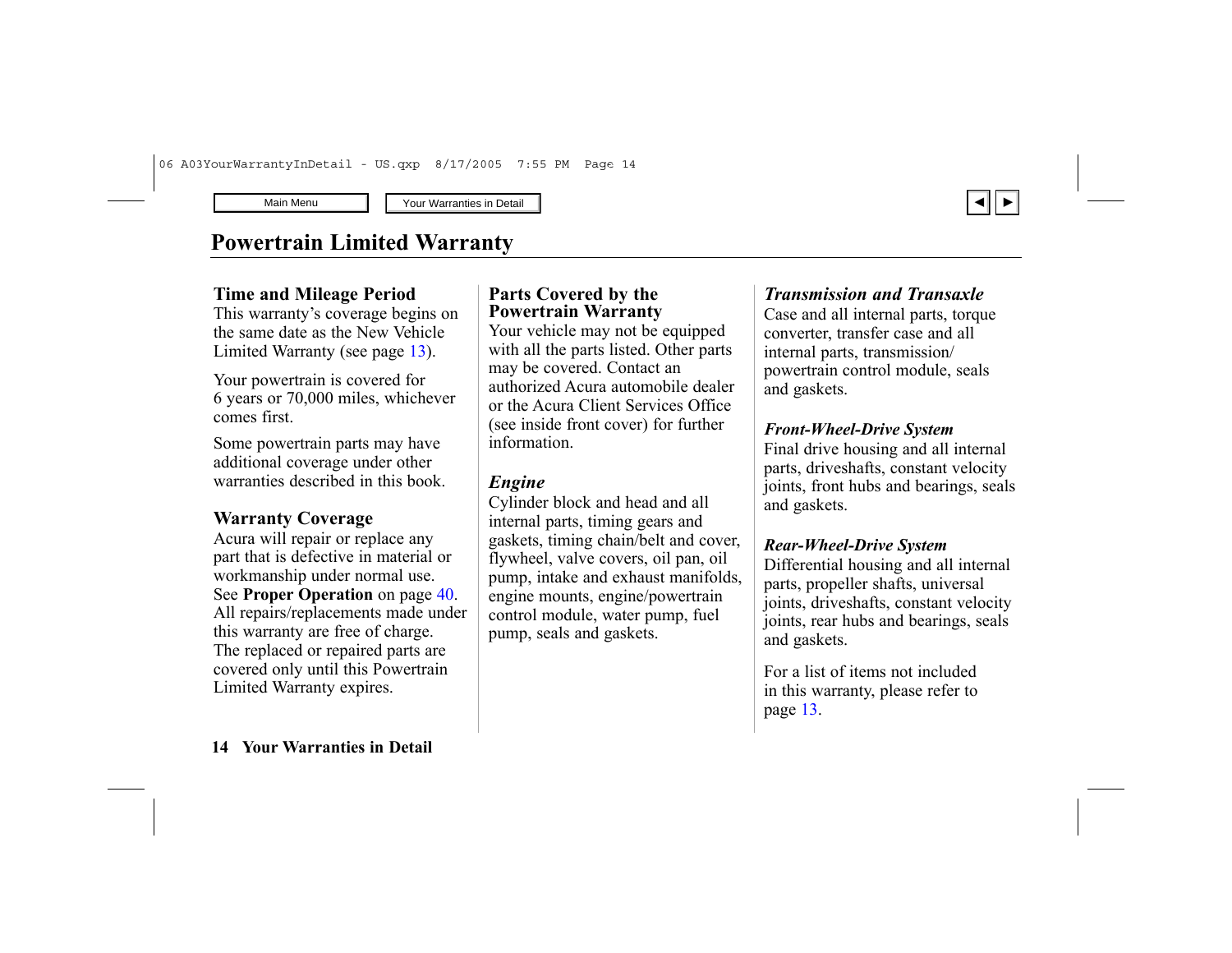

### **Federal Emissions Warranties**

<span id="page-14-0"></span>*California, Connecticut, Maine, Massachusetts, and Vermont residents should also refer to the California Emissions Warranties on page [21](#page-20-0).*

#### **Your Warranty Rights and Obligations**

The Federal Emissions-related Defects and Emissions Performance warranties are in addition to the Acura New Vehicle Limited Warranty. These warranties are given only to the owner of a 2006 Acura distributed by American Honda through the Acura Automobile Division, and sold by an authorized Acura dealer in the fifty United States, the District of Columbia, the Commonwealth of Puerto Rico, the Virgin Islands, Guam, American Samoa, and the Commonwealth of the Northern Mariana Islands.

If an authorized Acura automobile dealer cannot repair your vehicle or honor your claim within a reasonable period of time, contact the Acura Client Services Office for assistance (see [inside front cover\),](#page-1-0) or you may write to:

Manager, Certification and Compliance Division (6405J) Warranty Claims Environmental Protection Agency Ariel Rios Building 1200 Pennsylvania Ave., N.W. Washington, D.C. 20460

### **Time and Mileage Period**

Warranty coverage begins on the date the vehicle is delivered to the first purchaser other than an authorized Acura dealer, or the date it is first used as a demonstrator, lease, or company vehicle, whichever comes first. Refer to

page [28](#page-27-0) for information on warranty duration and the emissions systems that are covered.

### **Your Responsibilities**

To qualify for coverage by the Defects and Performance warranties, you should operate and maintain your 2006 Acura according to the requirements on page [40](#page-38-0) of this warranty booklet, and the Maintenance Schedule in the owner's manual. This schedule is designed to keep your vehicle's emissions control systems functioning properly by maintaining your vehicle in peak operating condition.

Acura will not deny a claim for emissions warranty coverage simply because you did not maintain the vehicle, or do not have maintenance records to show that you did.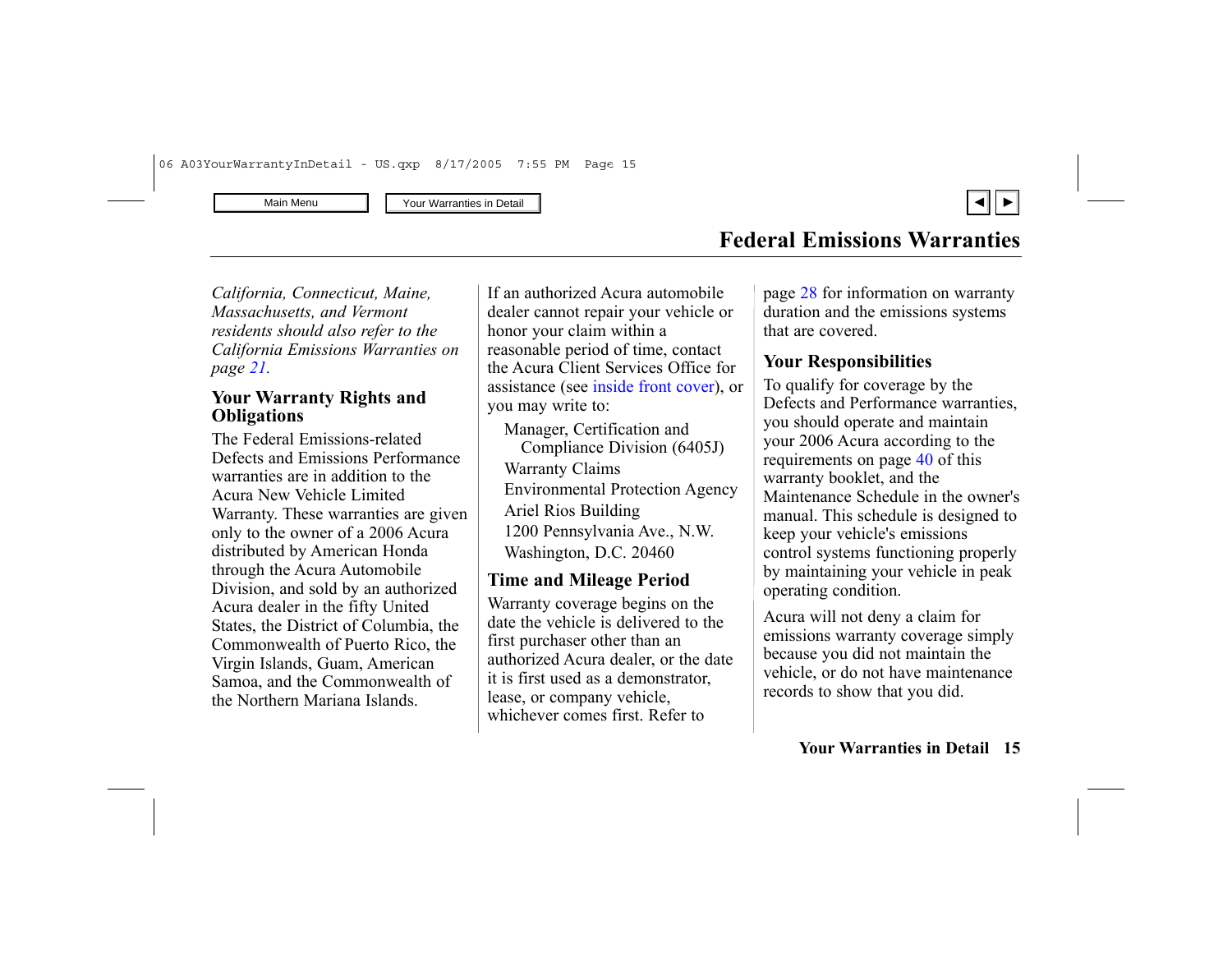### **Federal Emissions Warranties**

However, any part that fails because of abuse or lack of maintenance will not be covered by this warranty.

Acura recommends that only parts supplied by Acura or equivalent parts be used to repair your vehicle. **Maintenance, replacement, or repair of emissions control devices and systems may be done by any automotive repair establishment or individual.**

Under normal circumstances, Acura will pay for warranty repairs only when they are performed at an authorized Acura repair facility. However, in an emergency situation, the repair of emissions control devices or systems may be done by any automotive repair establishment or individual, or by the owner, using any replacement part.

An emergency situation is considered to exist if an authorized Acura repair facility or warranted part is not reasonably available to correct a problem.

Acura will reimburse you for those emergency repairs that are covered by the Emissions Warranties. Parts reimbursement is at the manufacturer's suggested retail price, and labor reimbursement is at a geographically-appropriate hourly labor rate for Acura's recommended time allowance. For reimbursement, present the replaced parts and a copy of the paid receipt to any authorized Acura automobile dealer.

The use of replacement parts not equivalent to the original parts may impair the effectiveness of your vehicle's emissions control systems. If a non-equivalent replacement part is used in the maintenance or repair of your vehicle, and if an authorized Acura automobile dealer determines it is defective or causes a failure of a warranted part, your claim for repair to bring your vehicle into compliance with applicable standards may be denied. If the part in question is not related to the reason your vehicle fails to meet the standards, your claim will not be denied.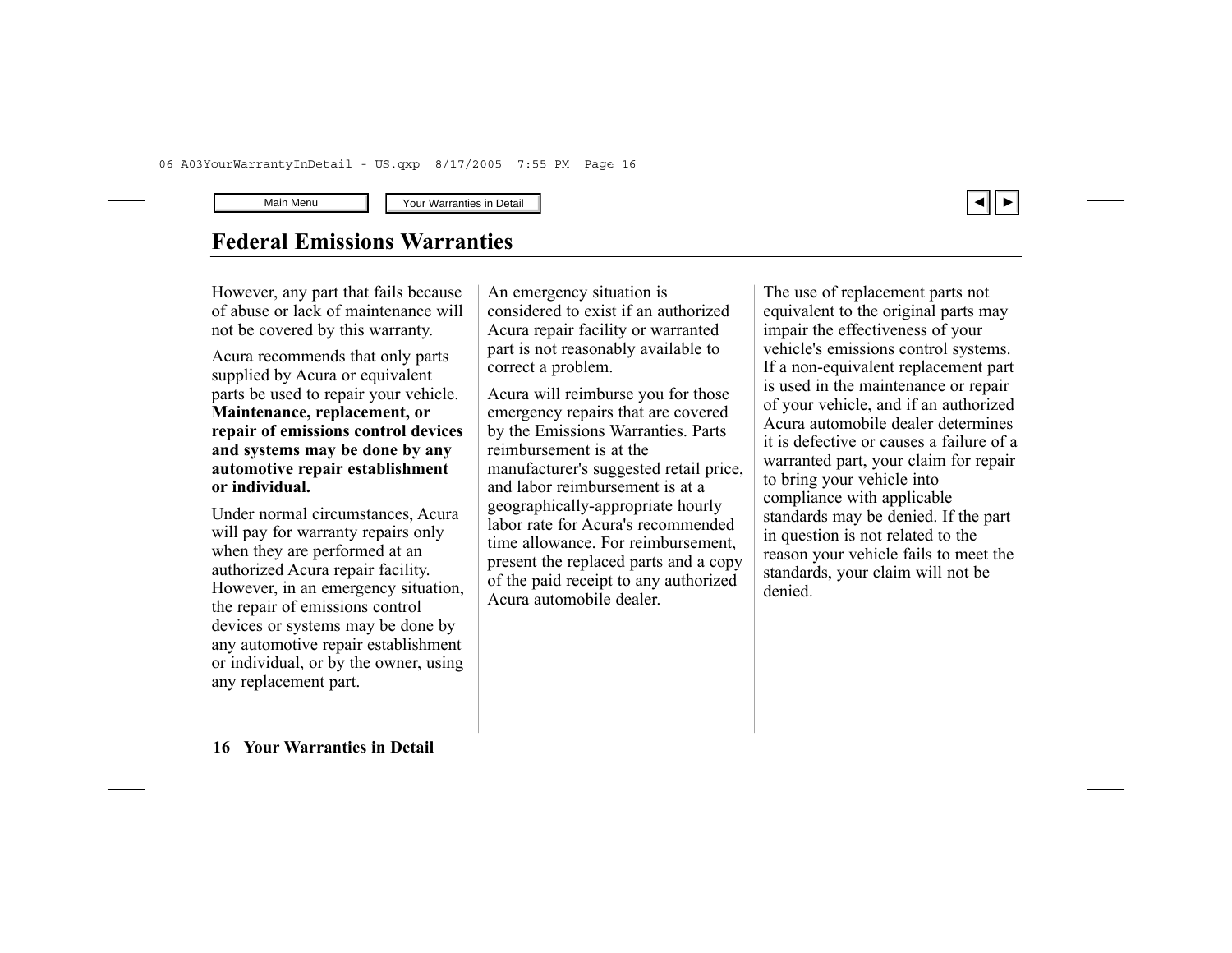

#### **Emissions-related Design and Defects Warranty**

#### **These Warranties Do Not Cover:**

- Failures or malfunctions of the emissions control systems caused by abuse, alteration, accident, misuse, or the use of leaded gasoline.
- Replacement of maintenance items such as, but not limited to, spark plugs, filters, hoses, belts, coolant or lubricants beyond their first required maintenance point.
- Consequential damages such as loss of time or use of the vehicle.

### **Design and Defects Warranty Coverage**

Acura warrants that your automobile:

1. is designed, built, and equipped to conform at the time of sale with all applicable emissions standards.

#### and

2. is free from defects in materials and workmanship that would cause it to fail to conform with applicable emissions requirements during the specified time and mileage period.

Refer to the emissions parts list in the back of this booklet for more information on warranty duration and the emissions systems that are covered.

#### **To Get Emissions Warranty Service**

Repairs covered by this warranty will be performed at no charge for parts, labor, and diagnosis.

An authorized Acura dealer is required, within 30 days of the time you take your vehicle to the dealer for emissions warranty service, to either honor or deny your claim for adjustment, repair, or replacement. If your claim is denied, the dealer's Warranty Department sends you a written notification with an explanation of the reason for the denial.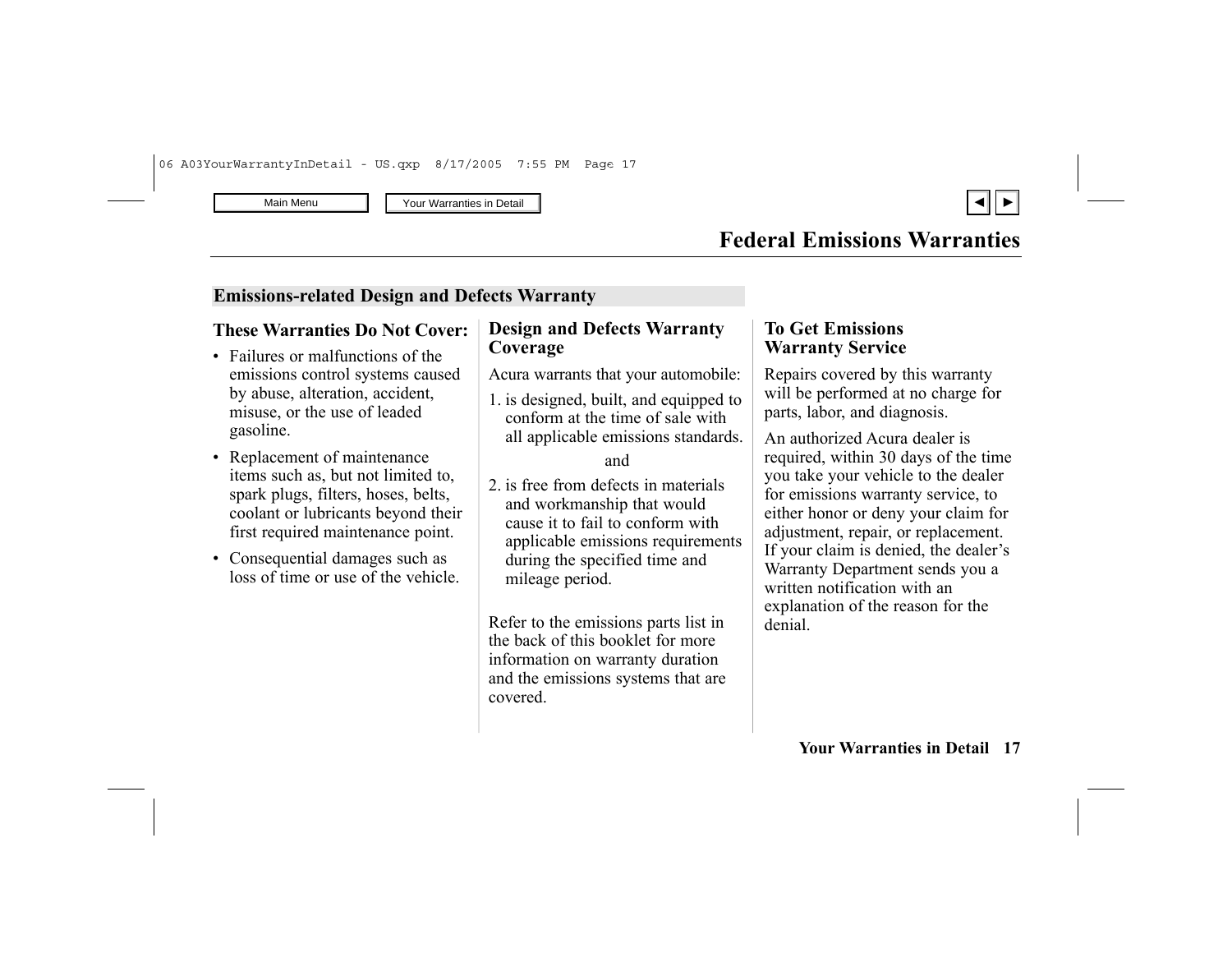

### **Federal Emissions Warranties**

#### **Emissions-related Design and Defects Warranty**

If this time limit is not met, an authorized Acura dealer will perform the required repairs free of charge. The only exceptions allowed are when you, the owner, request or agree to a delay, or the delay is caused by circumstances beyond the control of Acura or the dealer.

If an authorized Acura automobile dealer is not able to repair your vehicle within 30 days from the time you take it to the dealer, you may have your vehicle repaired at any repair facility you choose. The only exceptions allowed are when you, the owner, request or agree to a delay, or the delay is caused by circumstances beyond the control of Acura or the dealer.

If you choose a repair facility that is not an authorized Acura dealer, Acura will reimburse you for the repair. Parts reimbursement is at the manufacturer's suggested retail price, and labor reimbursement is at a geographically-appropriate hourly rate for Acura's recommended time allowance. For reimbursement, present the replaced part(s) and a copy of the paid receipt to any authorized Acura automobile dealer.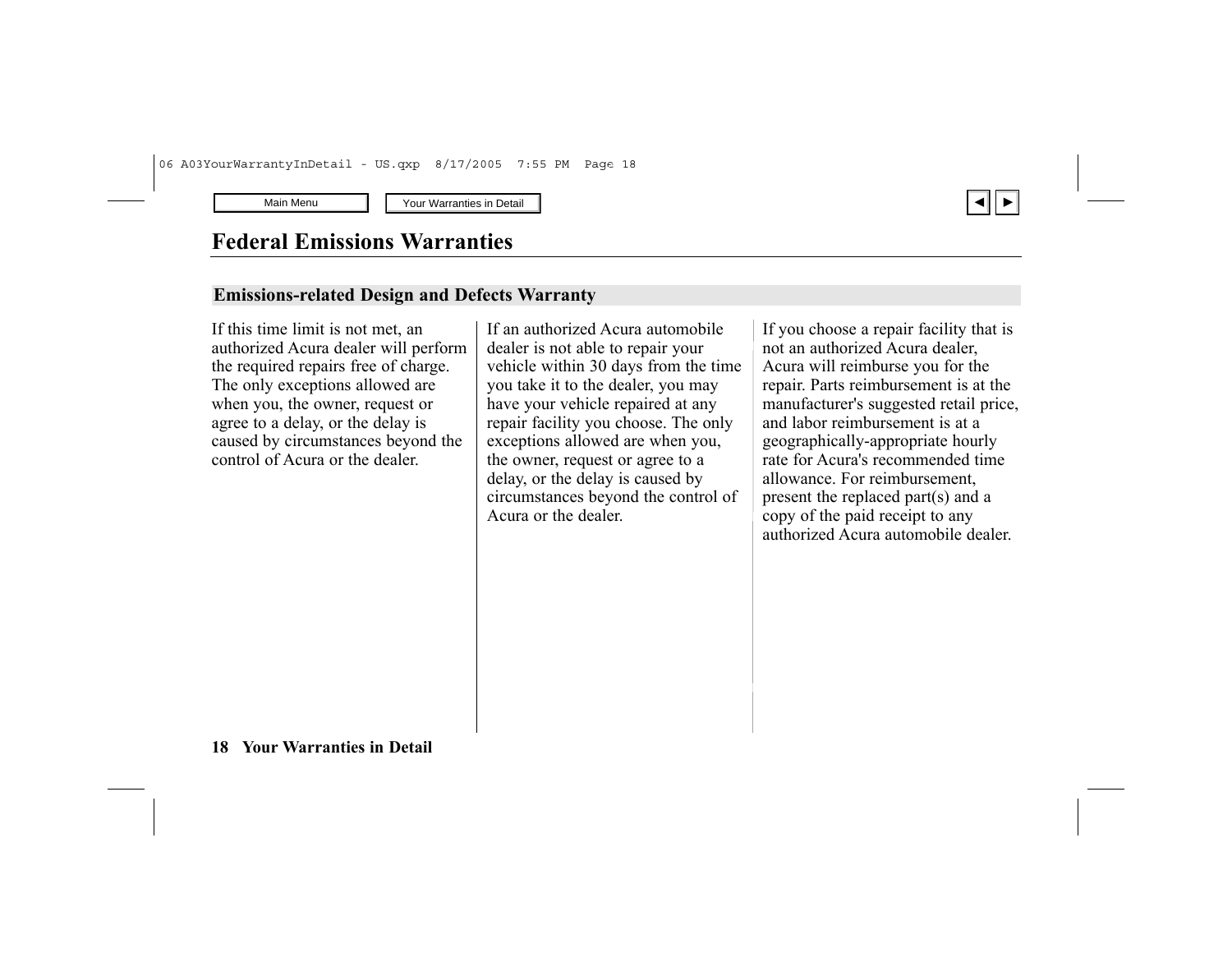#### **Emissions Performance Warranty**

This warranty begins on the date the vehicle is delivered to the first purchaser other than an authorized Acura dealer, or the date it is first used as a demonstrator, lease, or company vehicle, whichever comes first.

#### **Performance Warranty Coverage**

Acura warrants that, if your vehicle fails an EPA-approved emissions short test, Acura will, at no cost to you during the warranty coverage period, make all adjustments, diagnosis, repairs, and replacements necessary to bring your vehicle into compliance with applicable emissions standards.

Refer to the emissions parts list in the back of this booklet for information on warranty duration for emissions parts that receive extended coverage.

### **To Get Emissions Performance Warranty Service**

If your vehicle fails an EPA-approved short test, it should be taken to an authorized Acura automobile dealer along with proof of the purchase date and a copy of the test report.

NOTE: The emissions test should be performed with the vehicle at normal operating temperature. Before getting a test, drive the vehicle for several miles at 25 mph or above and test the vehicle as soon as possible after driving.

Repairs covered by this warranty will be performed at no charge for parts, labor, and diagnosis.

An authorized Acura dealer is required, within 30 days of the time you take your vehicle to the dealer for emissions warranty service, to either honor or deny your claim for adjustment, repair, or replacement. If your claim is denied, the dealer's Warranty Department sends you a written notification with an explanation of the reason for the denial.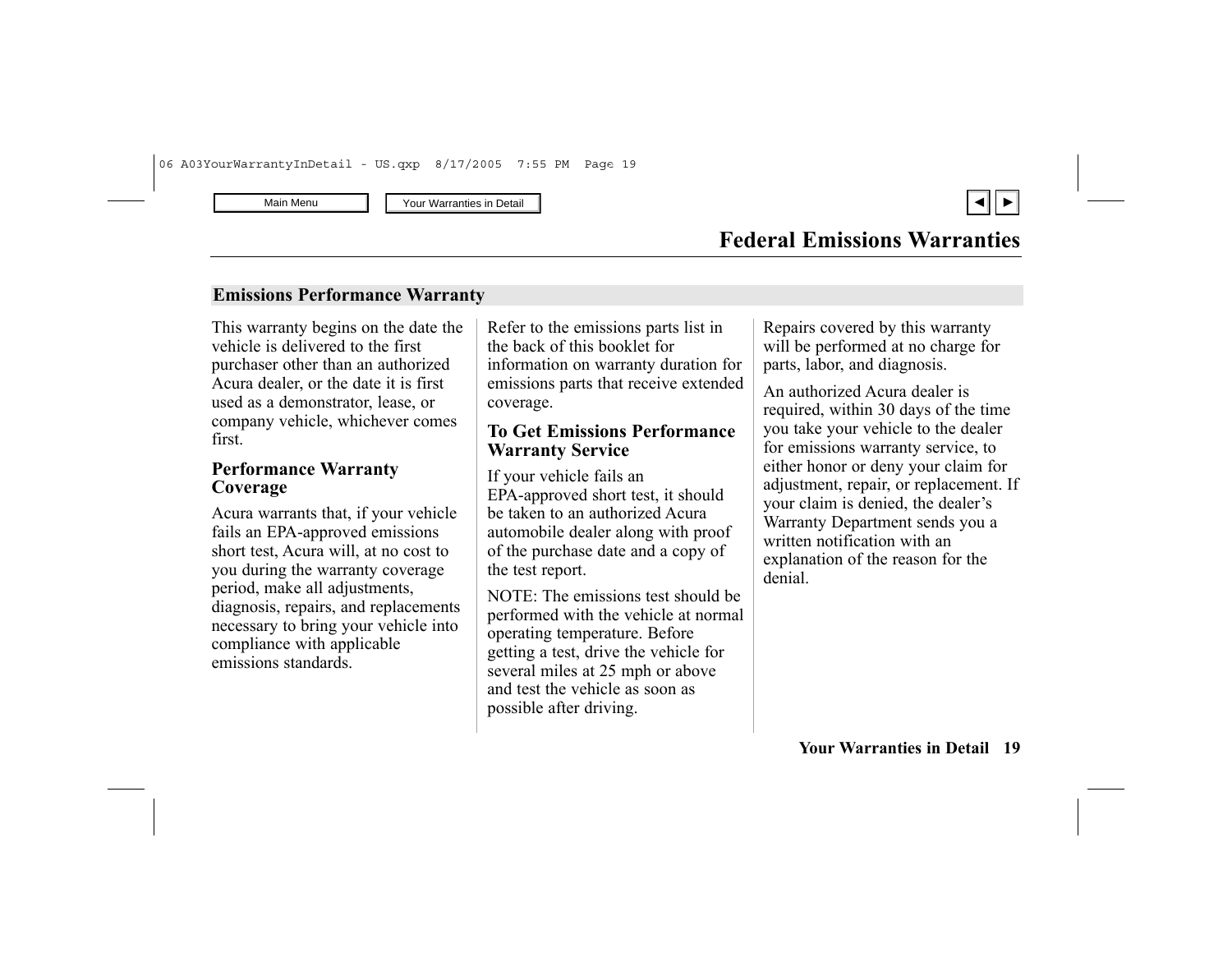# **Federal Emissions Warranties**

If this time limit is not met, an authorized Acura dealer will perform the required repairs free of charge. The only exceptions allowed are when you, the owner, request or agree to a delay, or the delay is caused by circumstances beyond the control of Acura or the dealer.

If an authorized Acura automobile dealer is unable to repair your vehicle within 30 days from the time you take your vehicle to the dealer, you may have your vehicle repaired at any repair facility you choose. The only exceptions allowed are when you, the owner, request or agree to a delay, or the delay is caused by circumstances beyond the control of Acura or the dealer.

If you choose a repair facility that is not an authorized Acura dealer, Acura will reimburse you for the repair, including diagnosis. Parts reimbursement is at the manufacturer's suggested retail price, and labor reimbursement is at a geographically-appropriate hourly labor rate for Acura's recommended time allowance. For reimbursement, present the replaced part(s) and a copy of the paid receipt to any authorized Acura automobile dealer.

▲ ▼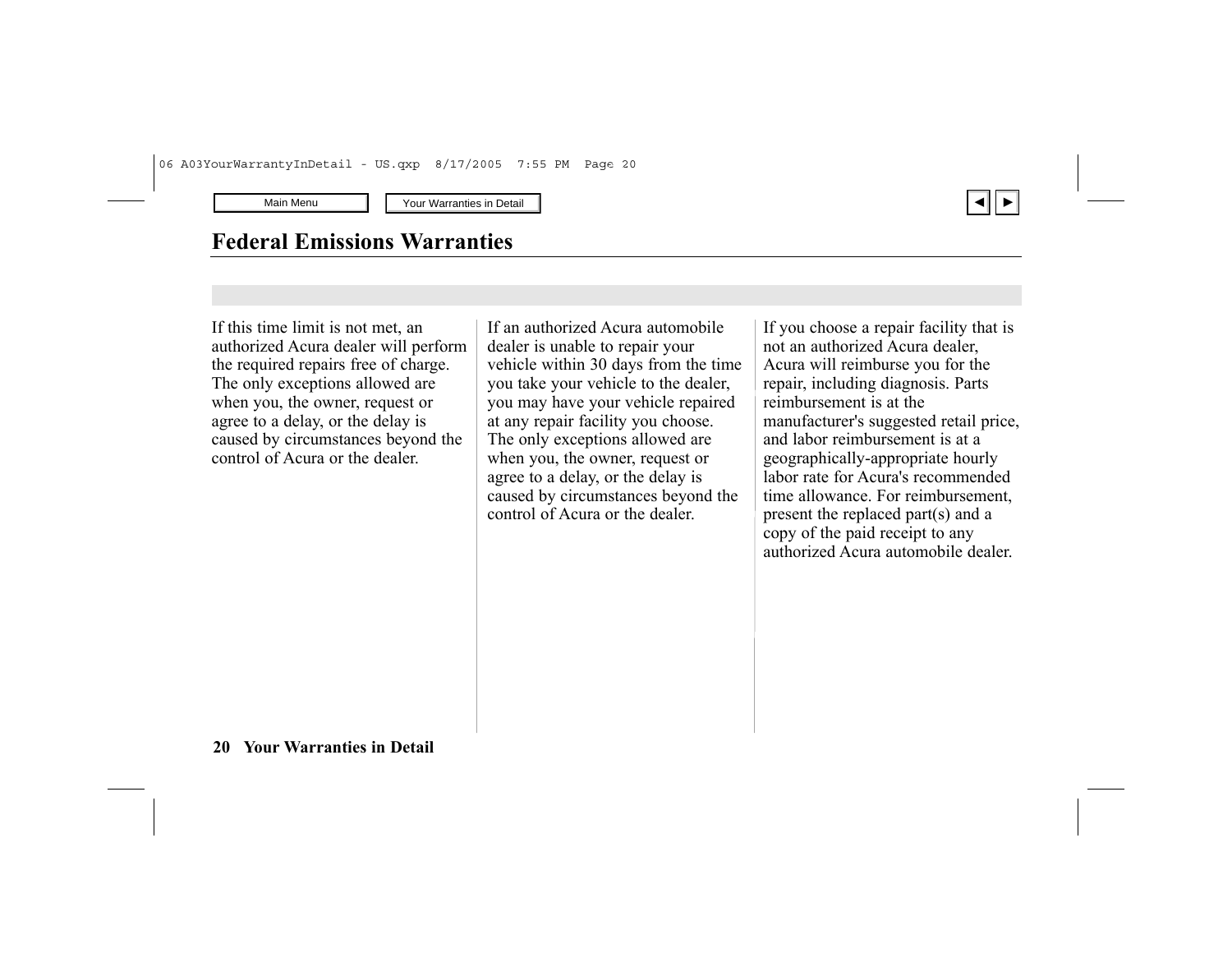

<span id="page-20-0"></span>*In addition to the Federal Emissions Warranties, the California Emissions Warranties that follow cover all vehicles registered and normally driven in California, Connecticut, Maine, Massachusetts, and Vermont.*

### **Time and Mileage Period**

These warranties begin on the date the vehicle is delivered to the first purchaser other than an authorized Acura dealer, or the date it is first used as a demonstrator, lease, or company vehicle. The duration of the warranties may vary depending on vehicle model and location. Refer to the emissions parts list at the back of this booklet for information on the warranty duration of the systems that receive extended coverage.

#### **Your Warranty Rights and Obligations**

The California Air Resources Board

and Acura are pleased to explain the emissions control systems warranty on your 2006 vehicle. In California, new motor vehicles must be designed, built, and equipped to meet the state's stringent anti-smog standards. Acura must warrant the emissions control system on your vehicle for the periods of time listed below provided there has been no abuse, neglect, or improper maintenance of your vehicle.

Your emissions control system may include parts such as the fuel injection system, the ignition system, catalytic converter, and engine computer. Also included may be hoses, belts, connectors, and other emissions-related assemblies.

Where a warrantable condition exists, Acura will repair your vehicle at no cost to you, including diagnosis, parts, and labor.

### **Manufacturer's Warranty Coverage**

# For **4 years or 50,000 miles,**

- whichever comes first:
- If your vehicle fails a Smog Check inspection, all necessary repairs and adjustments will be made by Acura to ensure that your vehicle passes the inspection. This is your emissions control systems' **Performance Warranty.**
- If any emissions-related part on your vehicle is defective, the part will be repaired or replaced by Acura. This is your short-term emissions control systems' **Defects Warranty.**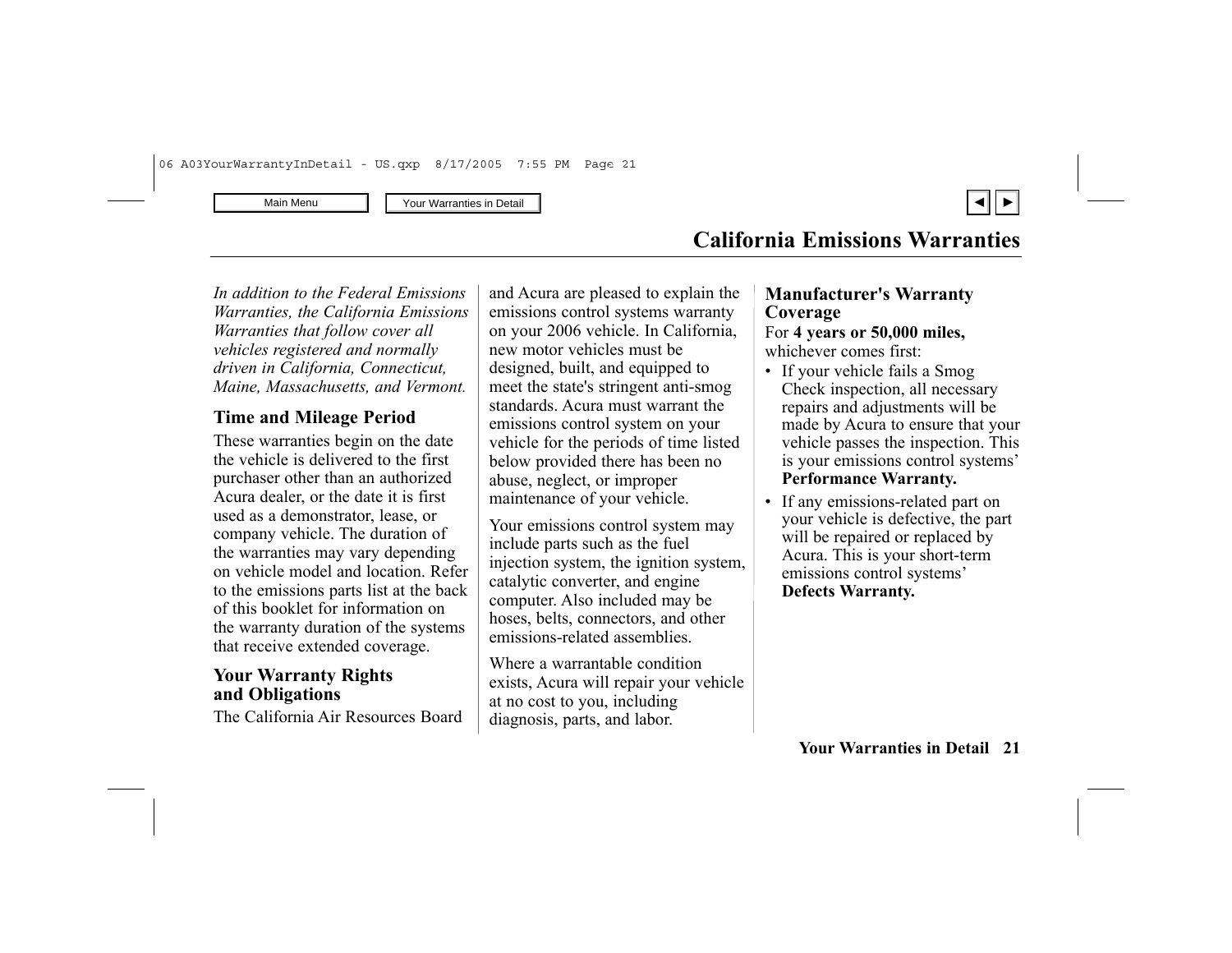# **California Emissions Warranties**

For **7 years or 70,000 miles** or whichever comes first:

If an emissions-related part in the supplied list that is specially noted with coverage for 7 years or  $70,000$ miles is defective, the part will be repaired or replaced by Acura. This is your long-term emissions control systems' **Defects Warranty**.

Refer to the emissions parts list in the back of this booklet for more information on the warranty duration of the emissions systems that receive extended coverage.

### **Owner's Warranty Responsibilities**

As the vehicle owner, you are responsible for the performance of the required maintenance listed in your owner's manual. Acura recommends that you retain all receipts covering maintenance on

your vehicle, but Acura will not deny warranty solely for the lack of receipts or for your failure to ensure the performance of all scheduled maintenance.

It is your responsibility to bring your vehicle to an Acura dealer as soon as a problem exists. The warranty repairs should be completed in a reasonable amount of time, not to exceed 30 days.

As the vehicle owner, you should also be aware that Acura may deny warranty coverage if your vehicle or a part has failed due to abuse, neglect, improper maintenance, or unapproved modifications.

If you have any questions regarding your warranty rights and responsibilities, you should contact the Acura Client Services Office (see the [inside front cover\)](#page-1-0).

California residents may also contact the California Air Resources Board at

The California Emissions Control Systems Defects and Emissions Performance warranties are in addition to the Acura New Vehicle Limited Warranty. These warranties are given only to the owner of a 2006 model year Acura automobile distributed by American Honda through the Acura Automobile Division, for a vehicle registered and operated in California or other states that have adopted California warranty regulations.



P.O. Box 8001 El Monte, CA 91734-8001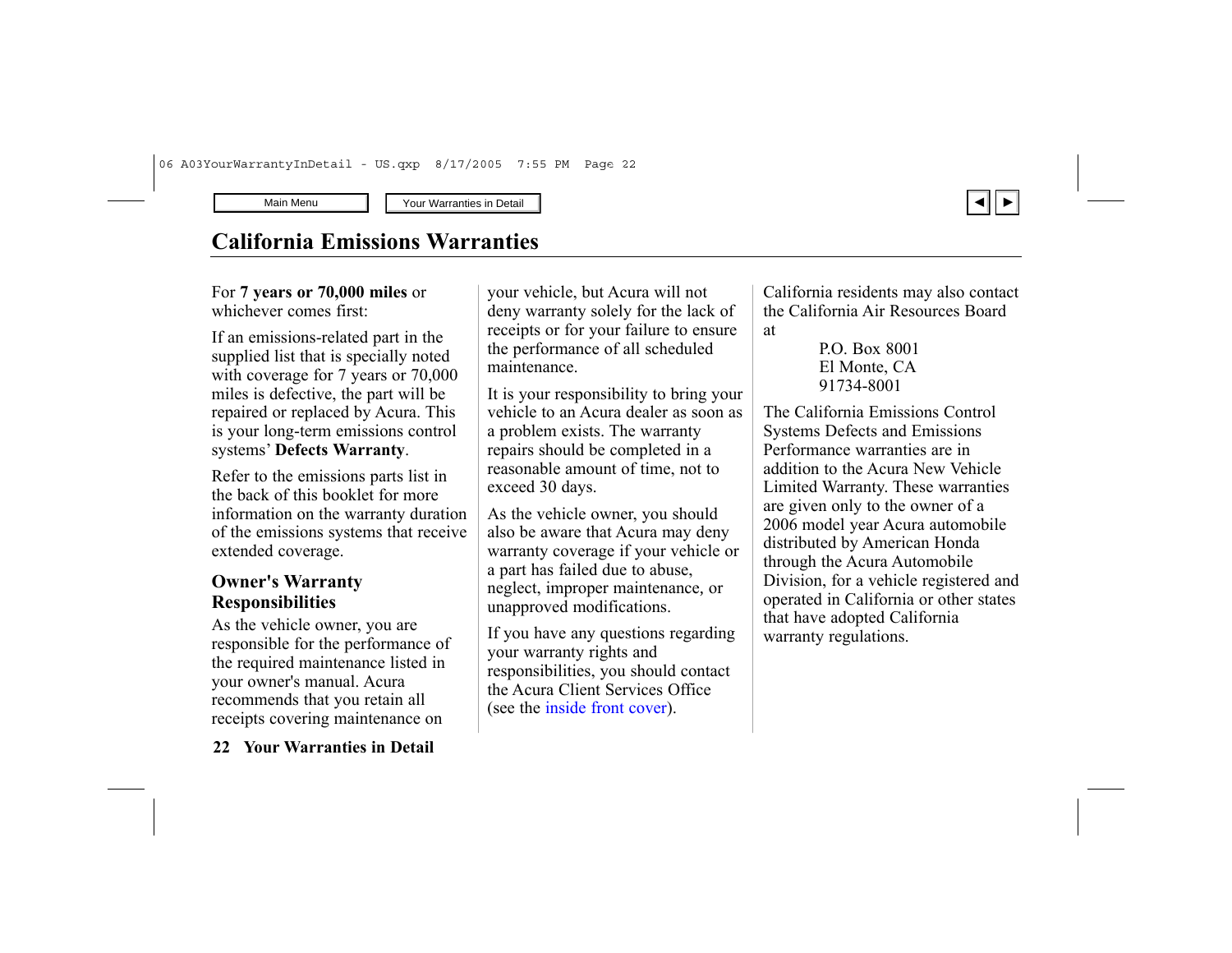▲ ▼

If an authorized Acura automobile dealer cannot repair your vehicle or honor your claim within a reasonable period of time, contact the Acura Client Services Office for assistance (see [inside front cover\).](#page-1-0) If you are not satisfied with the way in which a claim was resolved by Acura, in California you may write directly to:

> California Air Resources Board P.O. Box 8001 El Monte, C A 91734-8001

### **You <sup>r</sup> Responsibilities**

To qualify for coverage under the defects and performance warranties, you should operate and maintain your 2006 Acura automobile according to the requirements on page [40](#page-38-0) of this Warranty booklet, and the Maintenance Schedule in the owner's manual. This schedule is

designed to keep your vehicle's emissions control systems functioning properly by maintaining your vehicle in peak operating condition.

Acura will not deny a claim for emissions warranty coverage simply because you did not maintain the vehicle or do not have maintenance records to show that you did. However, any part that fails because of abuse or lack of required maintenance will not be covered by this warranty.

Acura recommends that only parts supplied by Acura or equivalent parts be used to repair your vehicle. **Maintenance, replacement, or repair of emissions control devices and systems may be done by any automotive repair establishment or individual.**

Under normal circumstances, Acura will pay for warranty repairs only when they are performed at an authorized Acura repair facility. However, in an emergency situation, the repair of emissions control devices or systems may be done by any automotive repair establishment or individual, or by the owner, using any replacement part.

An emergency situation is considered to exist if an authorized Acura repair facility is not reasonably available, or when a warranted part is not available within 30 days, or when an authorized Acura repair facility is unable to complete a repair within 30 days.

Acura will reimburse you for those emergency repairs, including diagnosis, covered by the Emissions **Warranties**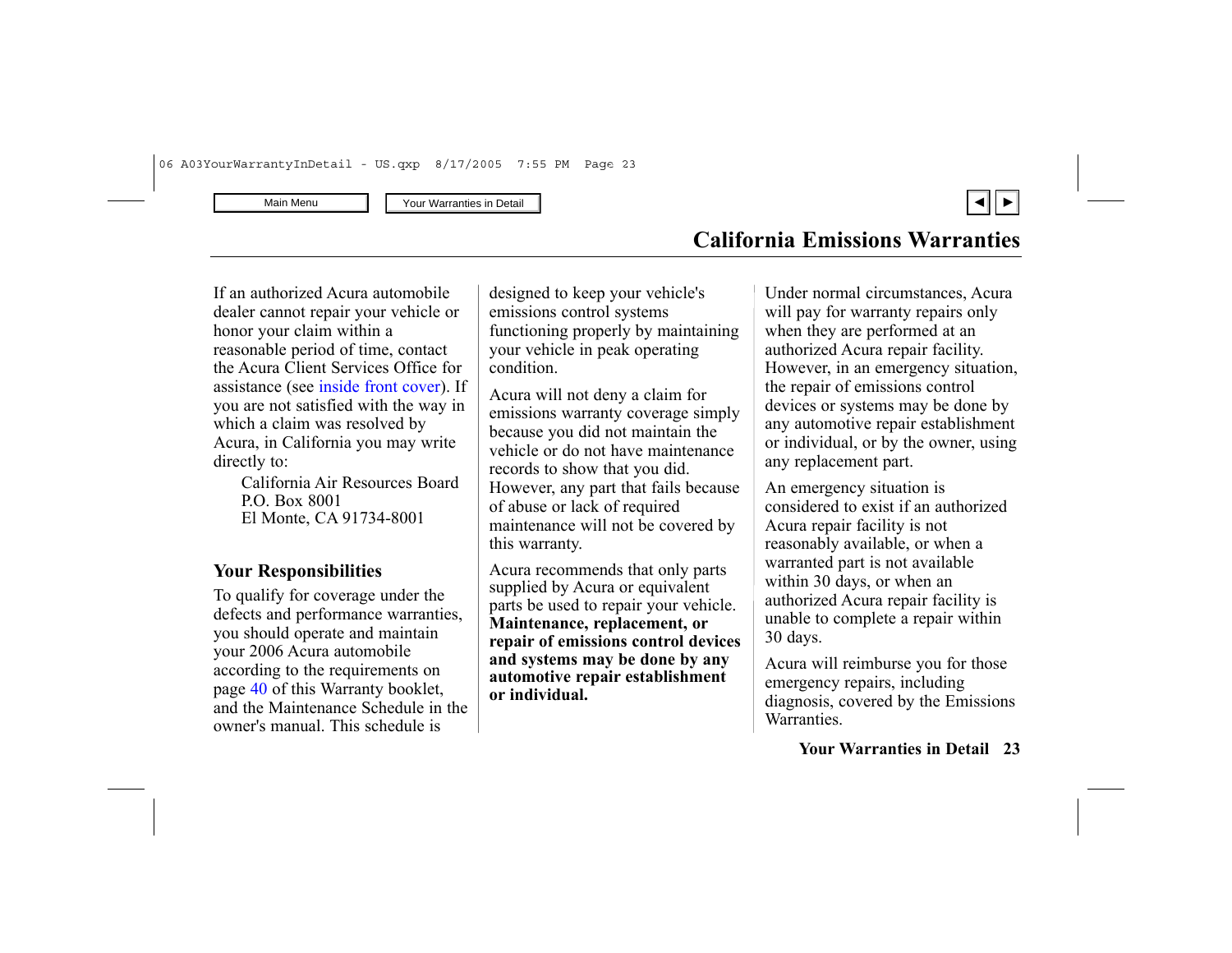# **California Emissions Warranties**

Parts reimbursement is at the manufacturer's suggested retail price, and labor reimbursement is at a geographically-appropriate hourly labor rate for Acura's recommended time allowance. For reimbursement, bring the replaced parts and a copy of the paid receipt to any authorized Acura dealer.

The use of replacement parts not equivalent to the original parts may impair the effectiveness of your vehicle's emissions control systems. If a non-equivalent replacement part was used in the maintenance or repair of your vehicle, and if an authorized Acura automobile dealer determines the part is defective or causes damage to a warranted part, your claim for repair to bring your vehicle into compliance with applicable standards may be denied. If the part in question is not related to the reason your vehicle fails to meet the standards, your claim will not be denied.

#### **These Warranties Do Not Cover:**

• Failures or malfunctions of the emissions control systems caused by abuse, alteration, accident, misuse, or the use of leaded gasoline.

▲ ▼

- • Replacement of maintenance items such as, but not limited to: spark plugs, filters, hoses, belts, coolant or lubricants beyond their first scheduled maintenance.
- • Consequential damages such as loss of time or use of the vehicle.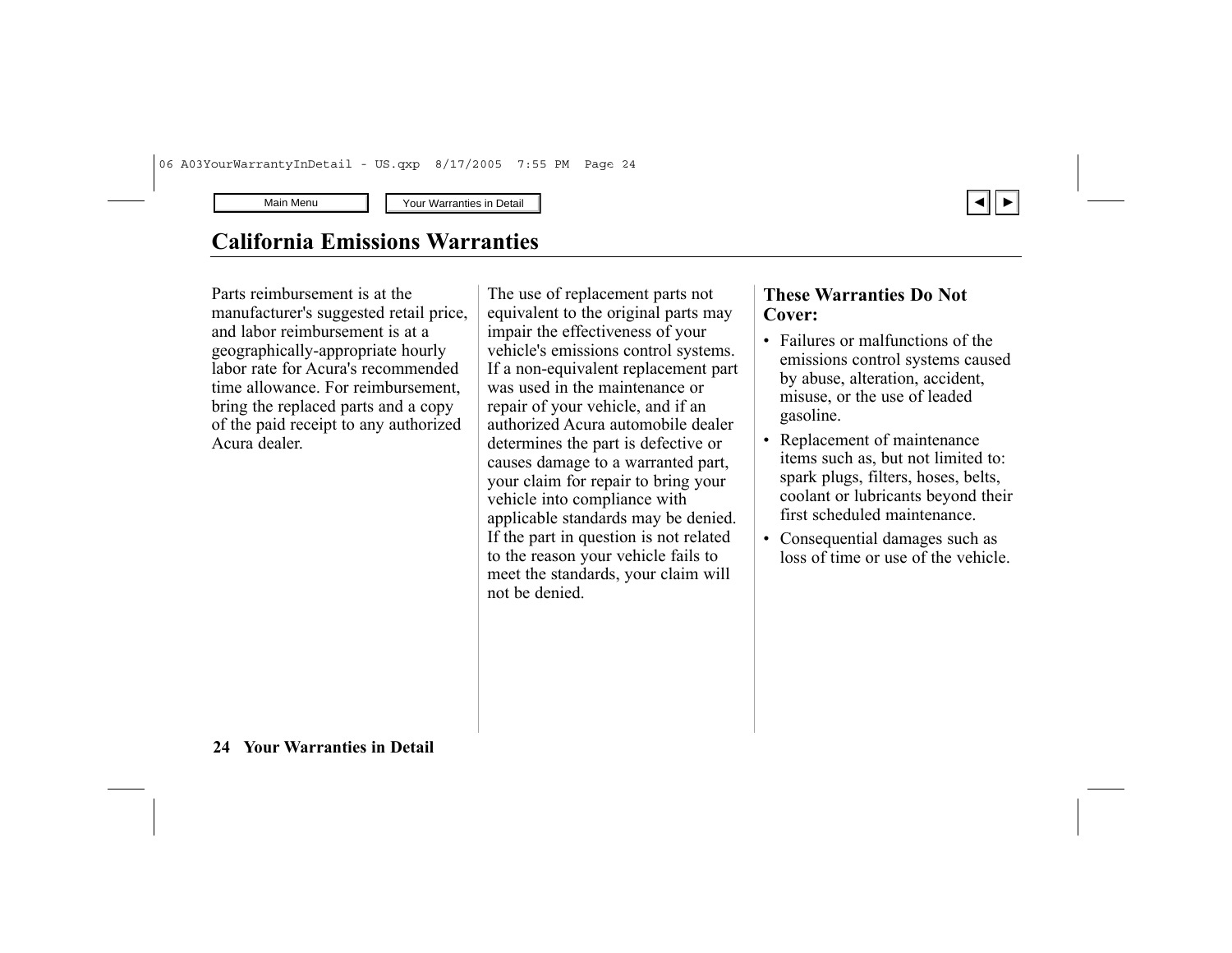

#### **Emissions Control Systems Defects Warranty**

#### **Defects Warranty Coverage**

Acura warrants to the owner of any 2006 California model that the automobile:

1. is designed, built, and equipped to conform at the time of sale with all applicable emissions standards

#### and

2. is free from defects in materials and workmanship which would cause it to fail to conform with applicable requirements during the specified time and mileage periods.

Refer to the emissions parts list in the back of this booklet for more information on the warranty duration of the emissions systems that receive extended coverage.

### **To Get Emissions Warranty Service**

Repairs covered by this warranty will be performed at no charge for parts, labor, and diagnosis. Any authorized Acura automobile dealer will perform the adjustment, repair, or replacement within 30 days from the time you take your vehicle to the dealer.

If an authorized Acura automobile dealer is unable to repair your vehicle within 30 days from the time you take your vehicle to the dealer, then this situation will be treated as an emergency and you may have your vehicle repaired at any repair facility you choose.

If you choose a repair facility that is not an authorized Acura dealer, Acura will reimburse you for the repair, including diagnosis. Parts reimbursement is at the manufacturer's suggested retail price, and labor reimbursement is at a geographically-appropriate hourly labor rate for Acura's recommended time allowance. For reimbursement, bring the replaced part(s) and a copy of the paid receipt to any authorized Acura automobile dealer.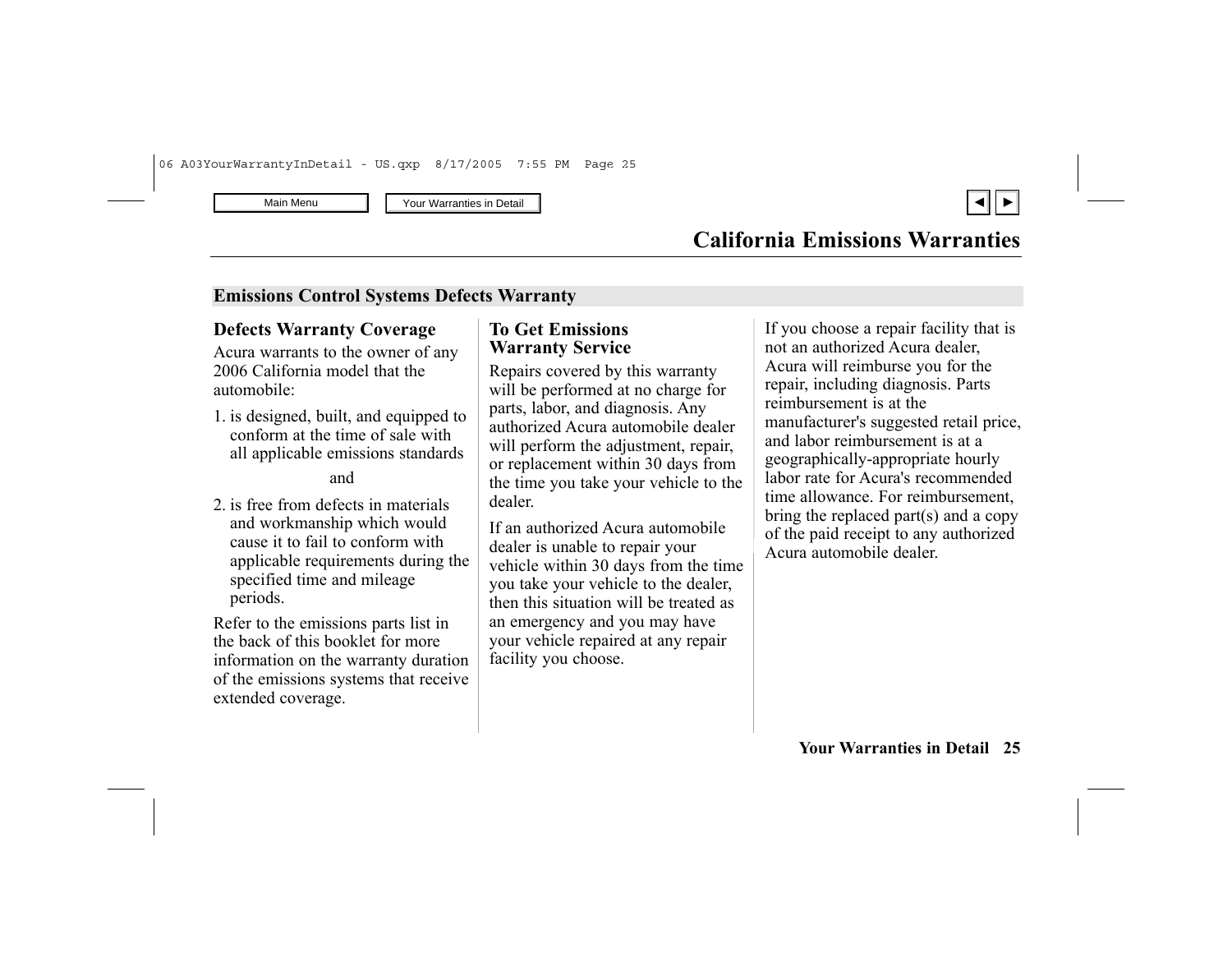

# **California Emissions Warranties**

#### **Emissions Performance Warranty**

This warranty begins on the date the vehicle is delivered to the first purchaser other than an authorized Acura dealer, or the date it is first used as a demonstrator, lease, or company vehicle, whichever comes first.

#### **Performance Warranty Coverage**

Acura warrants to the owner of any 2006 model year Acura that if your vehicle fails a Smog Check test (or an EPA-approved short test) Acura will, at no cost to you during the warranty coverage period, make all adjustments, diagnosis, repairs and replacements necessary to make your vehicle pass the test.

Refer to the emissions parts list in the back of this booklet for information on the warranty duration and the emissions systems that are covered.

### **To Get Emissions Warranty Service**

If your vehicle fails a Smog Check test (or an EPA-approved short test), it should be taken to an authorized Acura automobile dealer. Take along a copy of the Smog Check test report.

NOTE: The emissions test should be performed with the vehicle at normal operating temperature. Before getting a test, drive the vehicle for several miles at 25 mph or above and test the vehicle as soon as possible after driving.

Repairs covered by this warranty will be performed at no charge for parts, labor, and diagnosis.

An authorized Acura dealer is required, within 30 days of the time you take your vehicle to the dealer for emissions warranty service, to either honor or deny your claim for adjustment, repair, or replacement. If your claim is denied, the dealer's Warranty Department sends you a written notification with an explanation of the reason for the denial.

If this time limit is not met, an authorized Acura dealer will perform the required repairs free of charge. The only exceptions allowed are when you, the owner, request or agree to a delay, or the delay is caused by circumstances beyond the control of Acura or the dealer.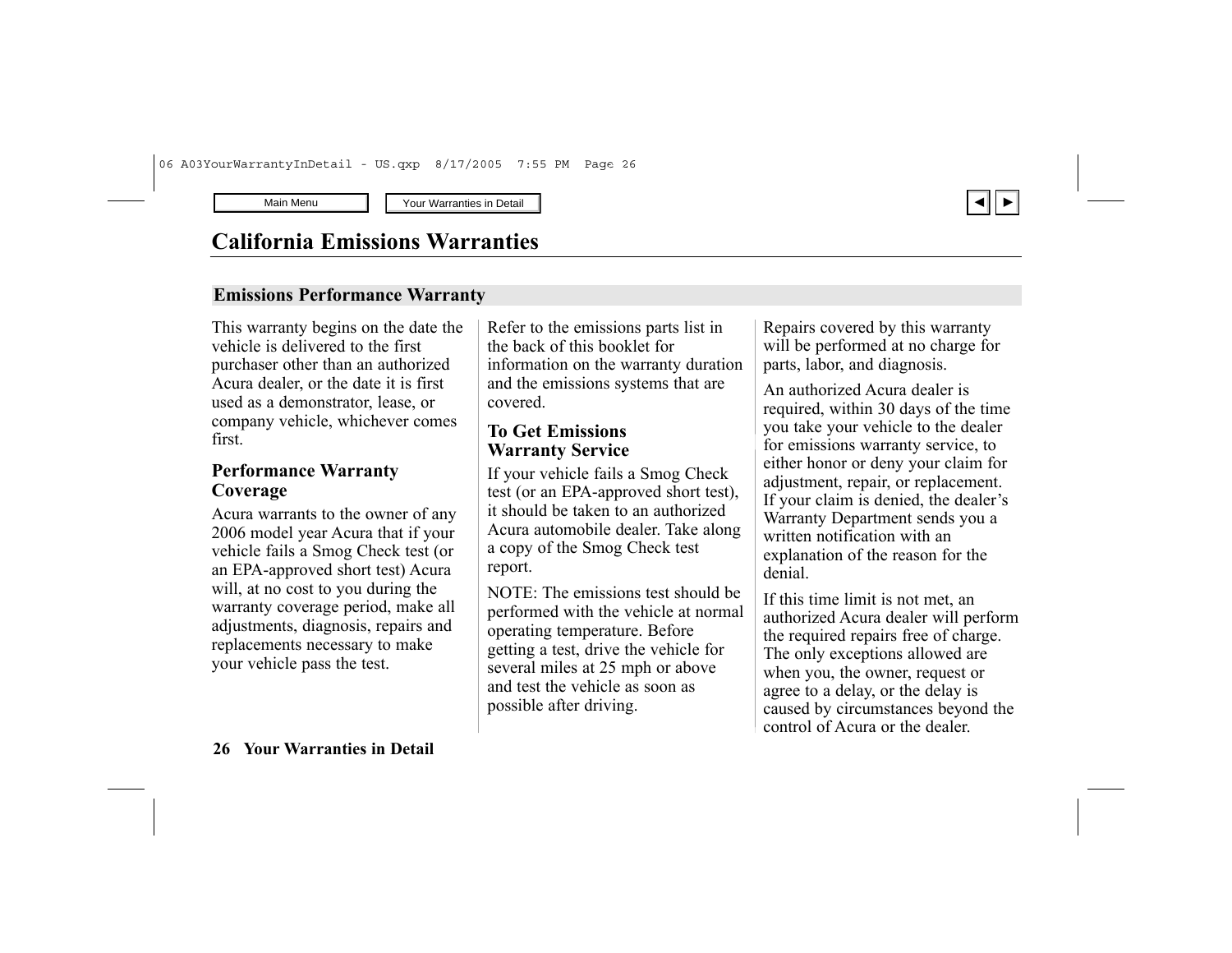▲ ▼

### **California Emissions Warranties**

If an authorized Acura automobile dealer is not able to repair your vehicle within 30 days from the time you take it to the dealer, you may have your vehicle repaired at any repair facility you choose. The only exceptions allowed are when you, the owner, request or agree to a delay, or the delay is caused by circumstances beyond the control of Acura or the dealer.

If you choose a repair facility that is not an authorized Acura dealer, Acura will reimburse you for the repair, including diagnosis. Parts reimbursement is at the manufacturer's suggested retail price, and labor reimbursement is at a geographically-appropriate hourly labor rate for Acura's recommended time allowance. For reimbursement, present the replaced part(s) and a copy of the paid receipt to any authorized Acura automobile dealer.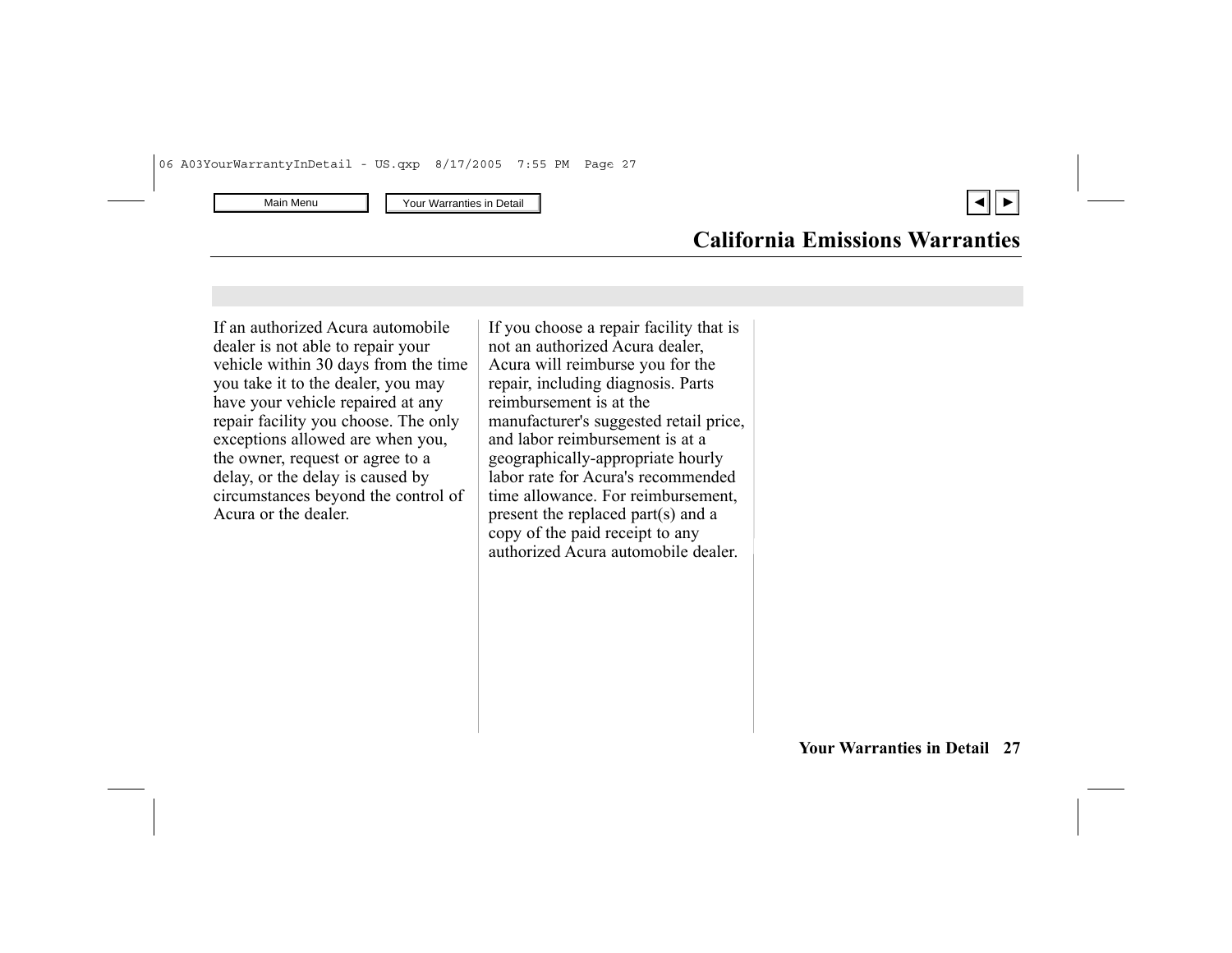# <span id="page-27-0"></span>**Federal and California Emissions System Coverage**

The Federal and California emissions warranties cover these emissions systems on your Acura:

- Crankcase Control System
- • Evaporative and Refueling Emissions Control System
- Exhaust Gas Recirculation (EGR) System
- Exhaust System
- Ignition System
- Fuel Injection System
- OBD System
- •Transmission Control System
- Intake Air System
- Secondary Air Injection System
- Valve Control System

Coverage on components in these systems may vary by vehicle model and location. The basic coverage is 4 years or 50,000 miles, with extended coverage on selected components. Refer to the list in the back of this book for information on extended coverage.

▲ ▼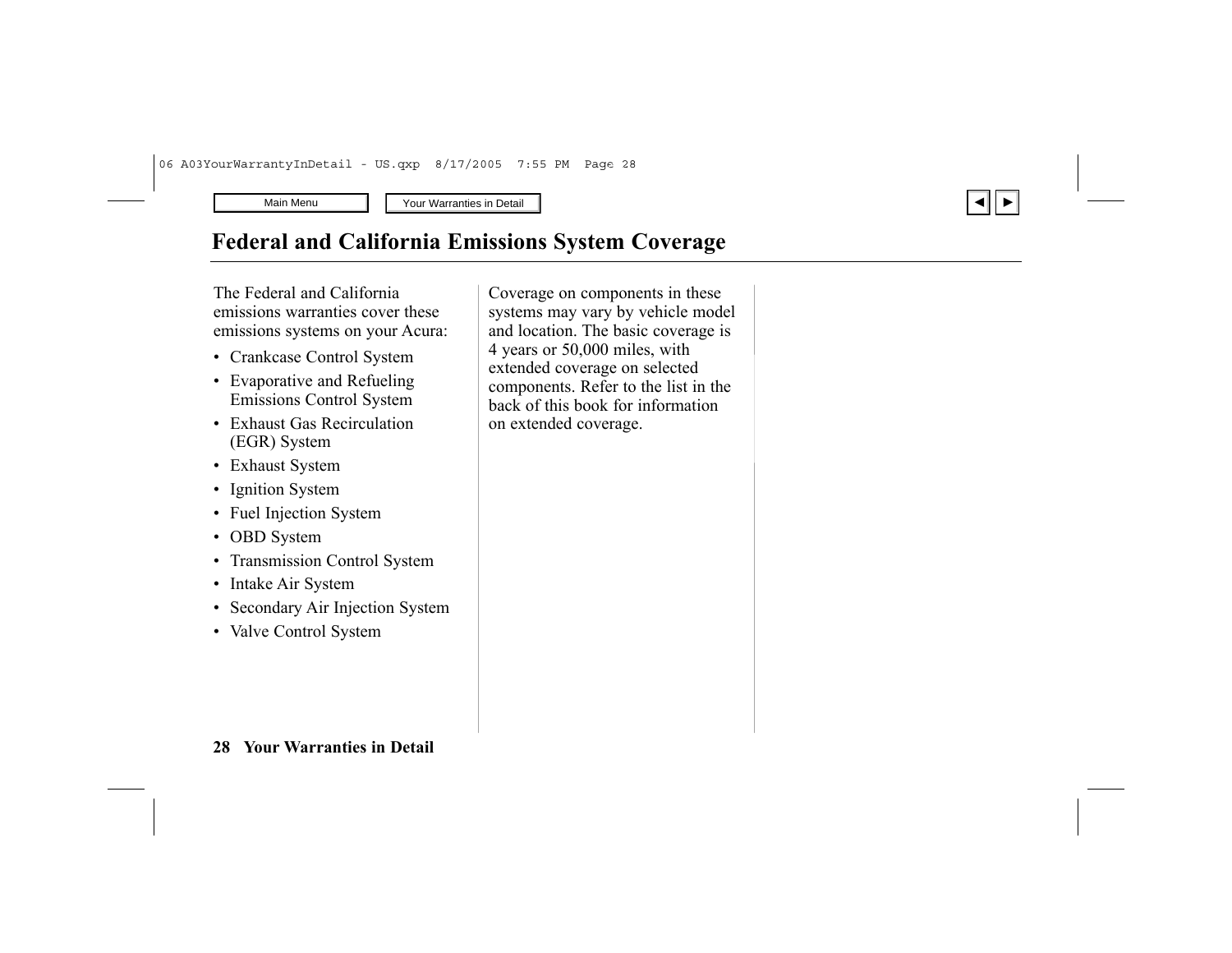

# **Original Equipment Battery Limited Warranty**

#### <span id="page-28-0"></span>**Time and Mileage Period**

This warranty's coverage begins on the same date as the New Vehicle Limited Warranty (see page [13](#page-12-0)). The original equipment battery is covered by a limited warranty for 4 years with no mileage limit.

#### **Warranty Coverage**

During the first 4 years, a defective battery will be replaced at no cost to you. Diagnosis, labor, installation, and the cost of the replacement battery are covered by Acura.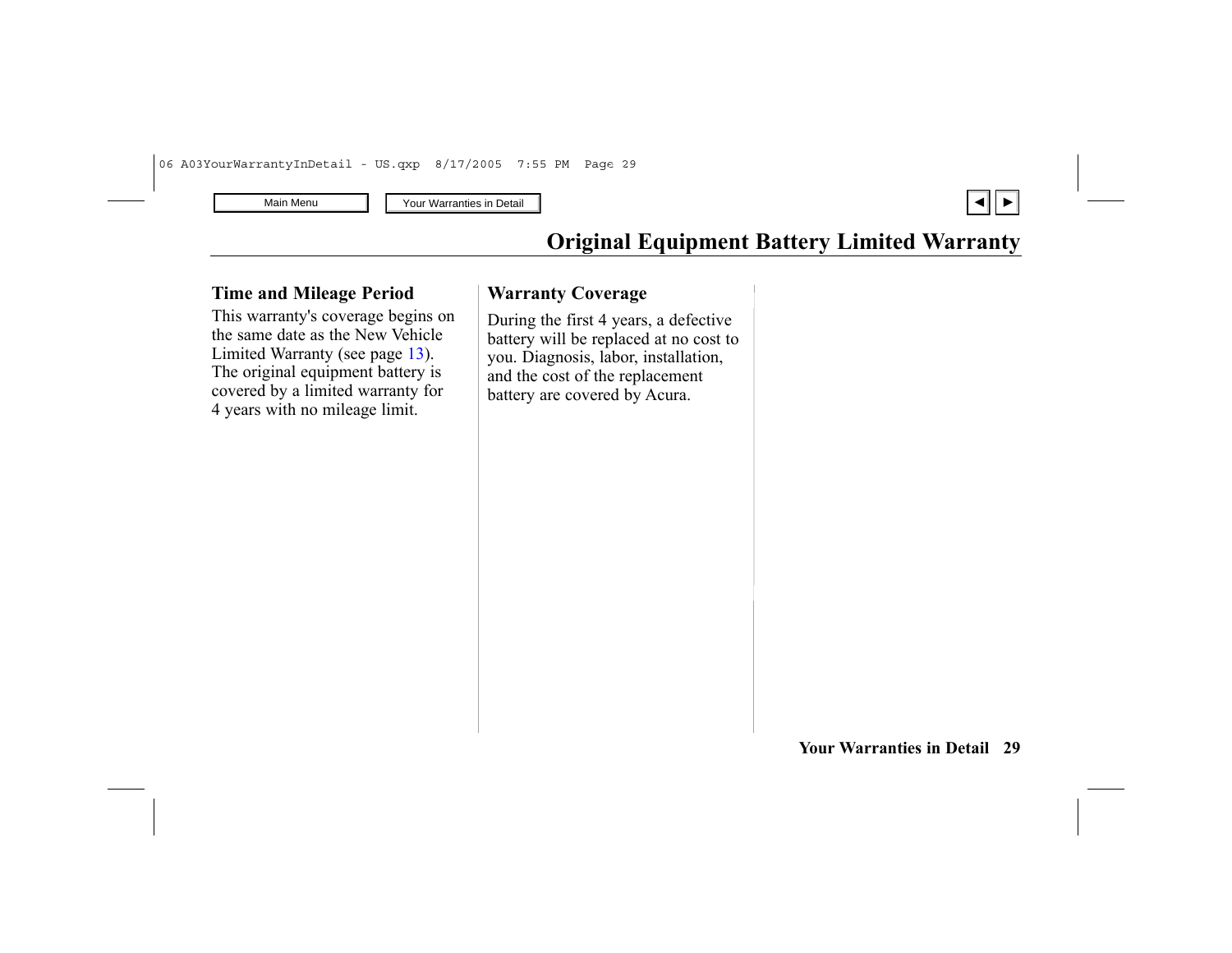# <span id="page-29-0"></span>**Tires**

The tires that come as original equipment on your new Acura are warranted by their manufacturer (including the compact spare tire). A separate warranty statement for the tires is in the glove box.

### **Obtaining Warranty Service**

Your Acura Representative will be glad to help in determining if a problem in your vehicle is caused by a defective tire. He or she can also assist you in locating a local representative of the tire's manufacturer so you can get warranty service.

### **Original Equipment Tire Manufacturers**

*Yokohama Tire Corp.* P.O. Box 4550 Fullerton, CA 92834-9550

(800) 722-9888; (714) 870-3800

*Michelin Tire Corp.* P.O. Box 19001 Greenville, SC 29602-9001 (800) 847-3435; (864) 458-5000

*Goodyear Tire Co./Dunlop Tire Co.* 1144 East Market Street Akron, Ohio 44316 (800) 321-2136; (800) 548-4714

*Bridgestone/Firestone Tech Support Services* 535 Marriot Drive Nashville, TN 37214 (800) 847-3272

*Bridgestone/Firestone, Inc.* 1200 Firestone Parkway Akron, Ohio 44317

(330) 379-7000

*These addresses and phone numbers are subject to change. If you have a problem, contact your Acura dealer for current information.*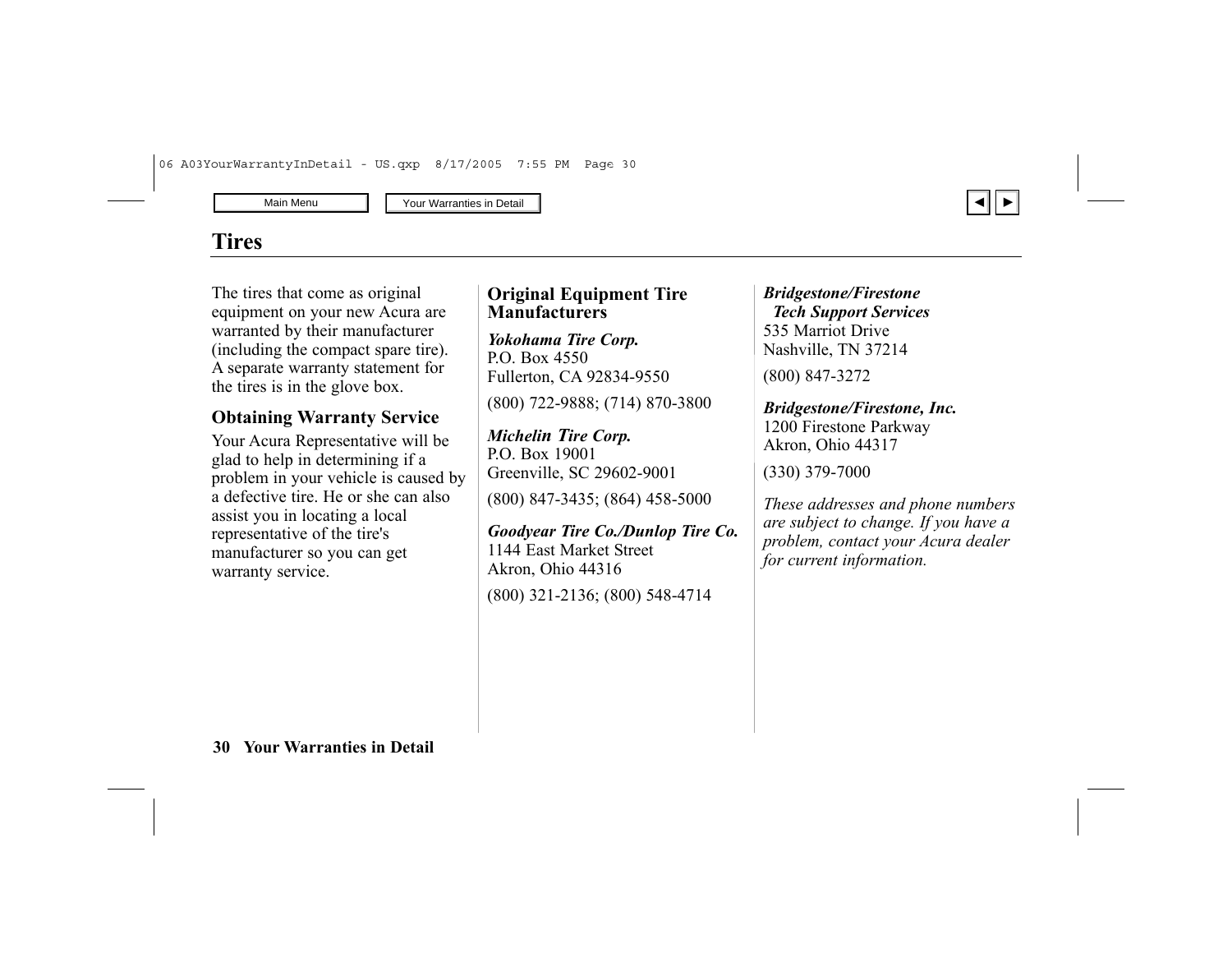

# **Seat Belt Limited Warranty**

<span id="page-30-0"></span>While seat belts cannot completely remove the possibility of injury, they do provide a very significant level of protection when used properly. Acura believes the best way to enhance your safety is to use your seat belt. To encourage their use, the seat belts should always be in good operating condition.

#### **Time Period**

This warranty continues for the useful life of the vehicle.

### **Warranty Coverage**

Acura will repair or replace, at its option, any Acura seat belt component that fails to function properly during normal use. This includes all parts and labor charges.

### **This Warranty Does Not Cover:**

- Replacement of a properlyfunctioning seat belt assembly strictly for cosmetic or comfort reasons.
- • Failure caused by abuse, alteration, accidental damage, misuse, or malfunction resulting from a collision.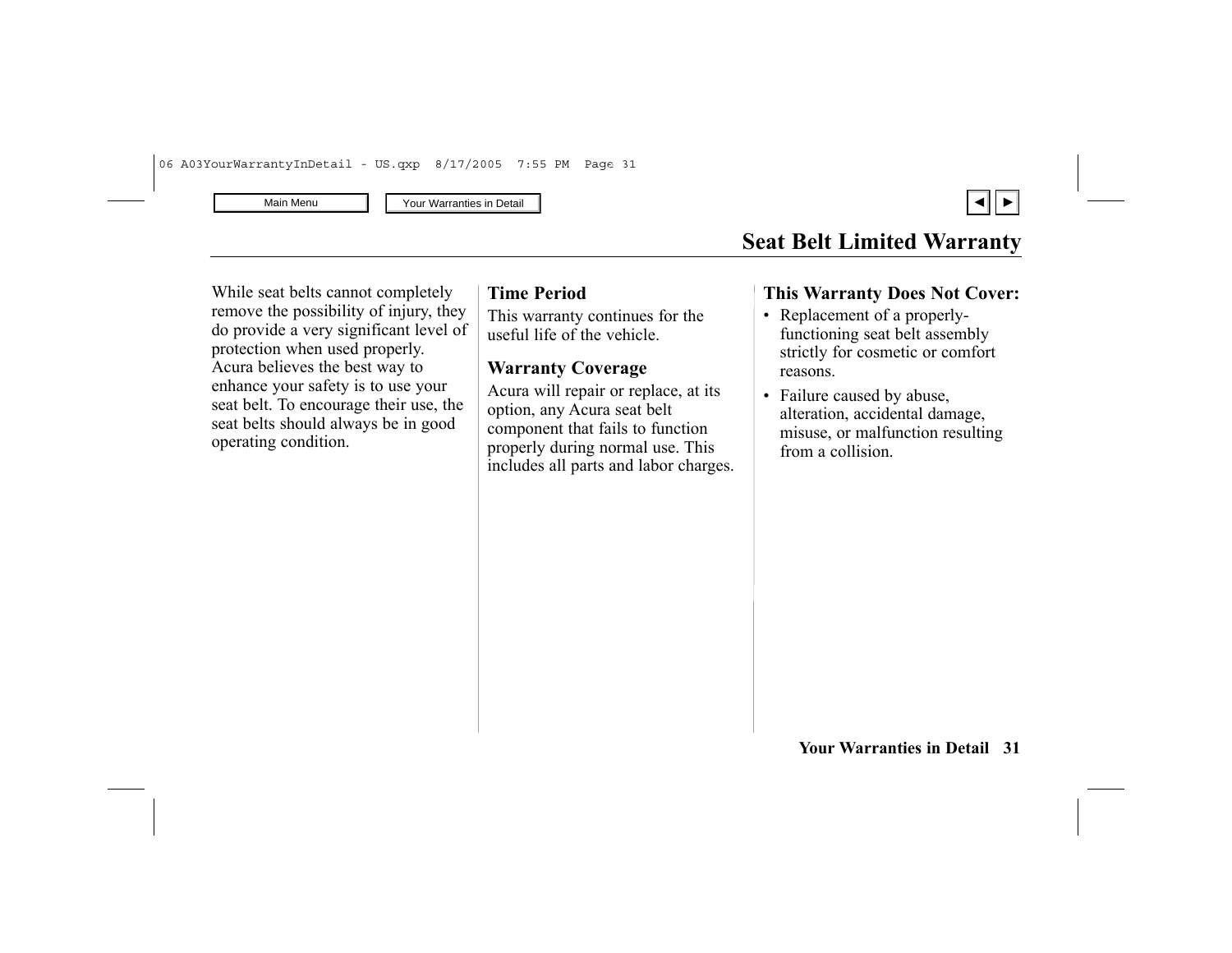

# <span id="page-31-0"></span>**Rust Perforation Limited Warranty**

Only the vehicle's owner can make a claim under this warrant y. Coverage cannot be transferred to any other person or institution (such as an insurance company).

### **Time and Mileage Period**

This warranty's coverage begins on the same date as the New Vehicle Limited Warranty (see page [13](#page-12-0)), and continues for 5 years with no mileage limit. Any body panels repaired or replaced under this warranty are covered only for the time remaining in the original 5 years of coverage.

### **Warranty Coverage**

Acura will repair or replace any original body panel that rusts completely through from the inside out (perforated by corrosion). This includes panels previously repaired or replaced under this warranty.

Rust that does not perforate, but is caused by a defect in material or workmanship, is covered under the New Vehicle Limited Warranty. You will not be charged for any parts, material, or labor under this warranty. The decision to repair, rather than replace, any rusted body panel will be made by Acura.

### **This Warranty Does Not Cover:**

- Surface rust on the underbody or any other part of the vehicle except body panels.
- Rusting of body panels that were repaired, replaced, or refinished after retail sale of the vehicle, unless those panels were repaired or replaced under this warranty.
- Body panel rust caused by abuse, misuse, or lack of maintenance.
- Rusting where the paint has been damaged by road hazards such as stones and debris.
- Rust caused by immersion of the body panel in water, mud, or sand; or resulting from exposure to corrosive gas or industrial fallout.
- Paint matching. (Acura reserves the right to decide how much of the repaired or replaced panel, and any adjoining body panels, need to be repainted to match the original finish. Acura will not, under any circumstances, authorize painting the entire vehicle strictly for the purpose of paint matching.)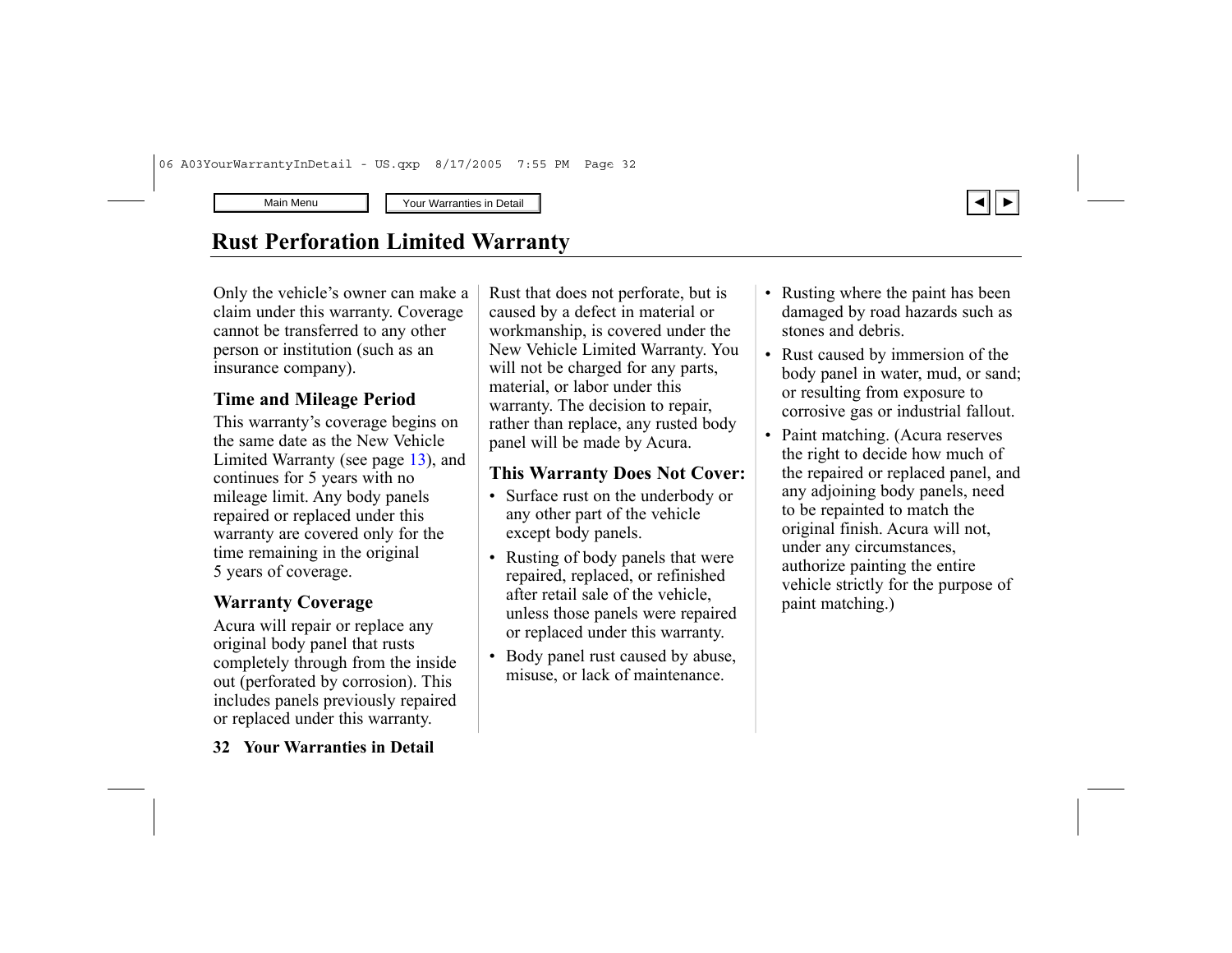

<span id="page-32-0"></span>This warranty applies to any accessory distributed by American Honda and purchased from an Acura automobile dealer in the United States, Puerto Rico, or the U.S. Virgin Islands.

### **Time and Mileage Period**

**Accessories Installed Prior to Retail Sale:** This warranty begins on the same date as the New Vehicle Limited Warranty (see page [13\)](#page-12-0). All accessories are covered for the length of the New Vehicle Limited Warranty: 4 years or 50,000 miles, whichever comes first.

**Accessories Installed by the Dealer After Retail Sale:** This warranty begins on the date the accessory is installed on the vehicle. All accessories are covered for the longer of the following two periods:

1) the time remaining in the New Vehicle Limited Warranty,

or

2) one year or 12,000 miles, whichever comes first.

**Accessories Not Installed by a Acura Dealer:** This warranty begins on the date the accessory is purchased from an Acura dealer. All accessories are covered for 1 year.

#### **Warranty Coverage**

Acura will repair or replace any Acura accessory that is defective in material or workmanship under normal use. Acura will decide if an accessory will be repaired rather than replaced. If the accessory was installed by a Acura dealer, all parts and labor costs are covered. If the accessory was installed by someone else, the cost of all parts to repair or replace it are covered by Acura, but you must pay the labor costs.

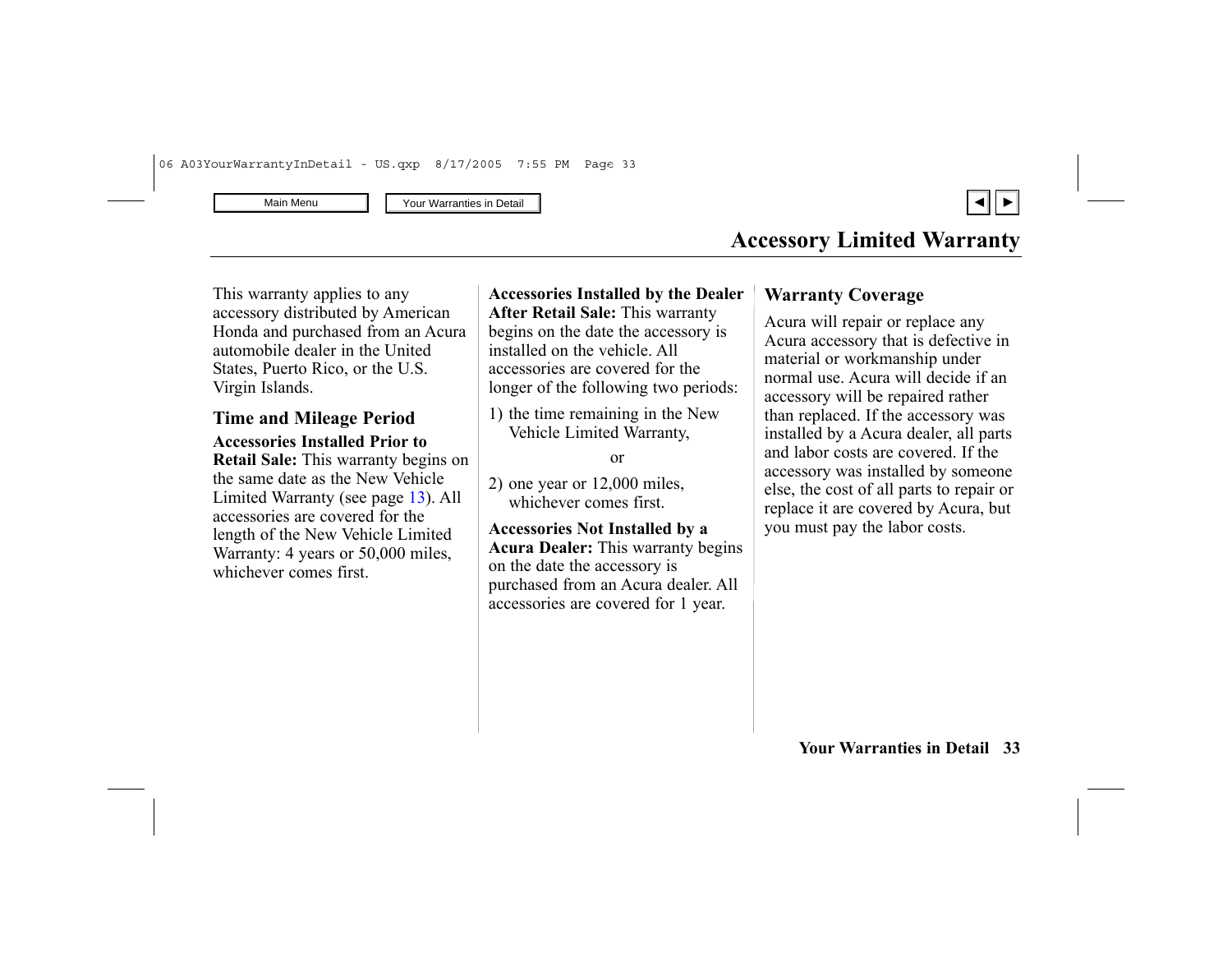# **Accessory Limited Warranty**

#### **Audio System Component Exchange Program**

If the audio system in your Acura develops a problem during this warranty period, **call the Service Department at your Acura dealer**. The service person will ask you several questions about your vehicle and the problem. If he decides from this conversation that the problem is in one of the system's major components (radio, CD player), he or she will immediately order a replacement component. This normally takes less than a week. You will then be notified to bring your vehicle to the dealership so the audio system can be repaired. Calling your dealer about an audio system problem allows your service technician to serve you more efficiently and can save you an extra trip.

Acura may use factoryremanufactured audio components rather than new components for some warranty repairs. Those components, like new components, are covered for the remainder of the Accessory Limited Warranty.

#### **This Warranty Does Not Cover:**

- Air conditioner refrigerant charge after the first year, unless required as part of a warranty repair.
- Any accessory installed on a Honda other than the year or model it was designed to fit.
- Any accessory that is improperly installed.
- Any claim presented without proof of accessory purchase and/or installation date and vehicle mileage at time of installation.
- The cost of labor to repair or replace any accessory that was not originally installed by an Acura dealer.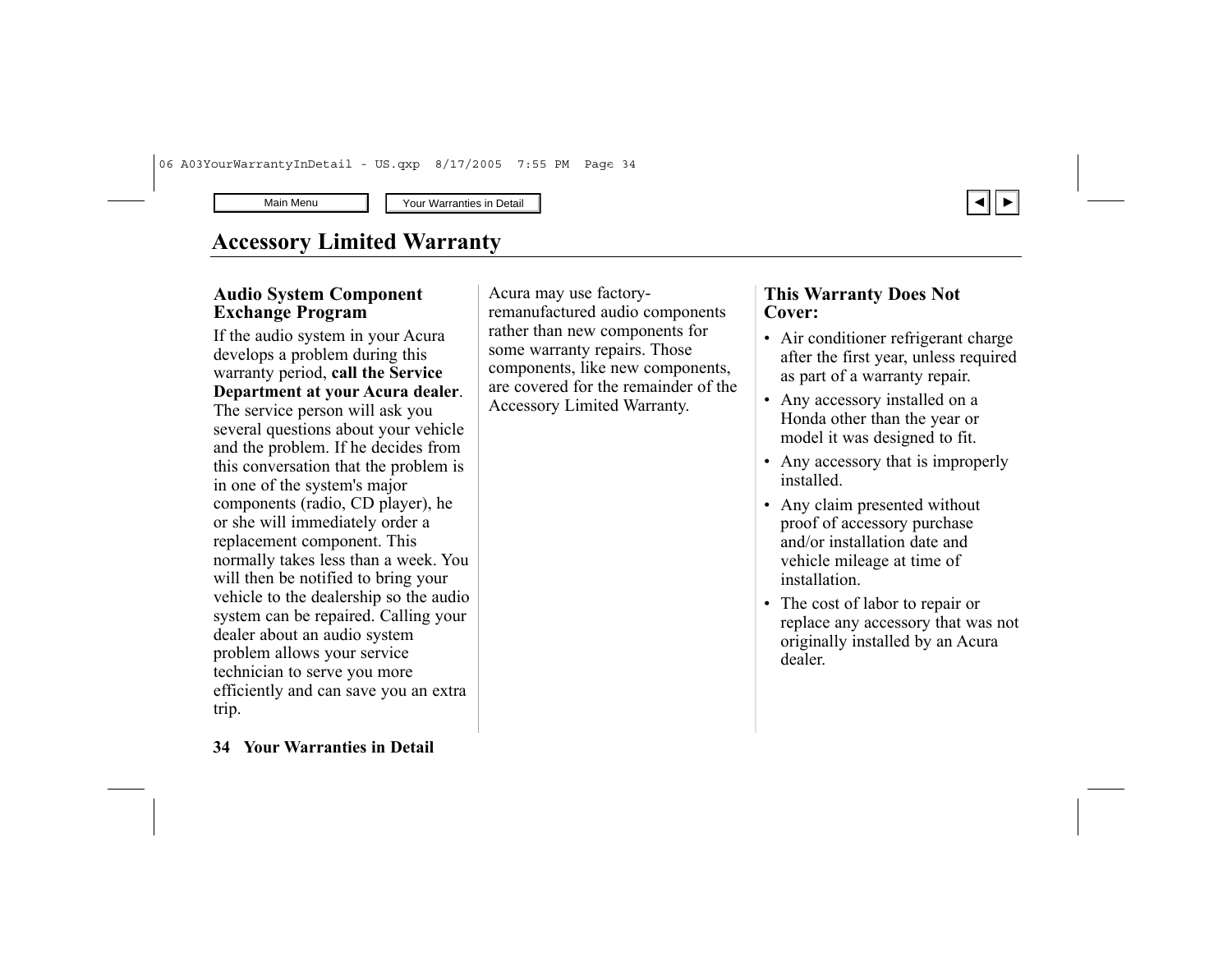

<span id="page-34-0"></span>This warranty applies only to automobile replacement parts distributed by American Honda through the Acura Automobile Division, and sold through an Acura automobile dealer in the United States, Puerto Rico, or the U.S. Virgin Islands.

### **Time and Mileage Period**

Parts installed by an Acura dealer are covered for 1 year or 12,000 miles, whichever comes first. Warranted parts purchased from a Acura dealer but installed by someone else are covered for 1 year from the date of purchase.

#### **Remanufactured Parts**

Remanufactured parts installed by an Acura dealer are covered for 3 years or 36,000 miles, whichever comes first. Some examples of remanufactured parts are: alternators,

starters, brake calipers, power steering racks and pumps, ABS modulators, automatic transmissions, and driveshafts. Check with your dealer to determine if a remanufactured part was used to repair your vehicle.

Remanufactured parts purchased from an Acura dealer but installed by someone else are covered for 3 years from the date of purchase.

### **Warranty Coverage**

Acura will repair or replace any part covered by this warranty that is defective in material or workmanship under normal use. If the part was originally installed by an Acura dealer, the repair or replacement will be done with no charge for parts or labor. If the part was originally installed by someone else, the cost of the replacement or

repair is covered by Acura, but you must pay all installation costs.

### **This Warranty Does Not Cover:**

- Claims which do not include documented proof of purchase date, installation date, and vehicle mileage at the time of installation.
- Parts considered to be normal maintenance items, unless they are defective in material or workmanship. Some examples are spark plugs, filters, and brake pads.
- Parts replaced under the New Vehicle Limited Warranty or parts covered by other warranties in this manual.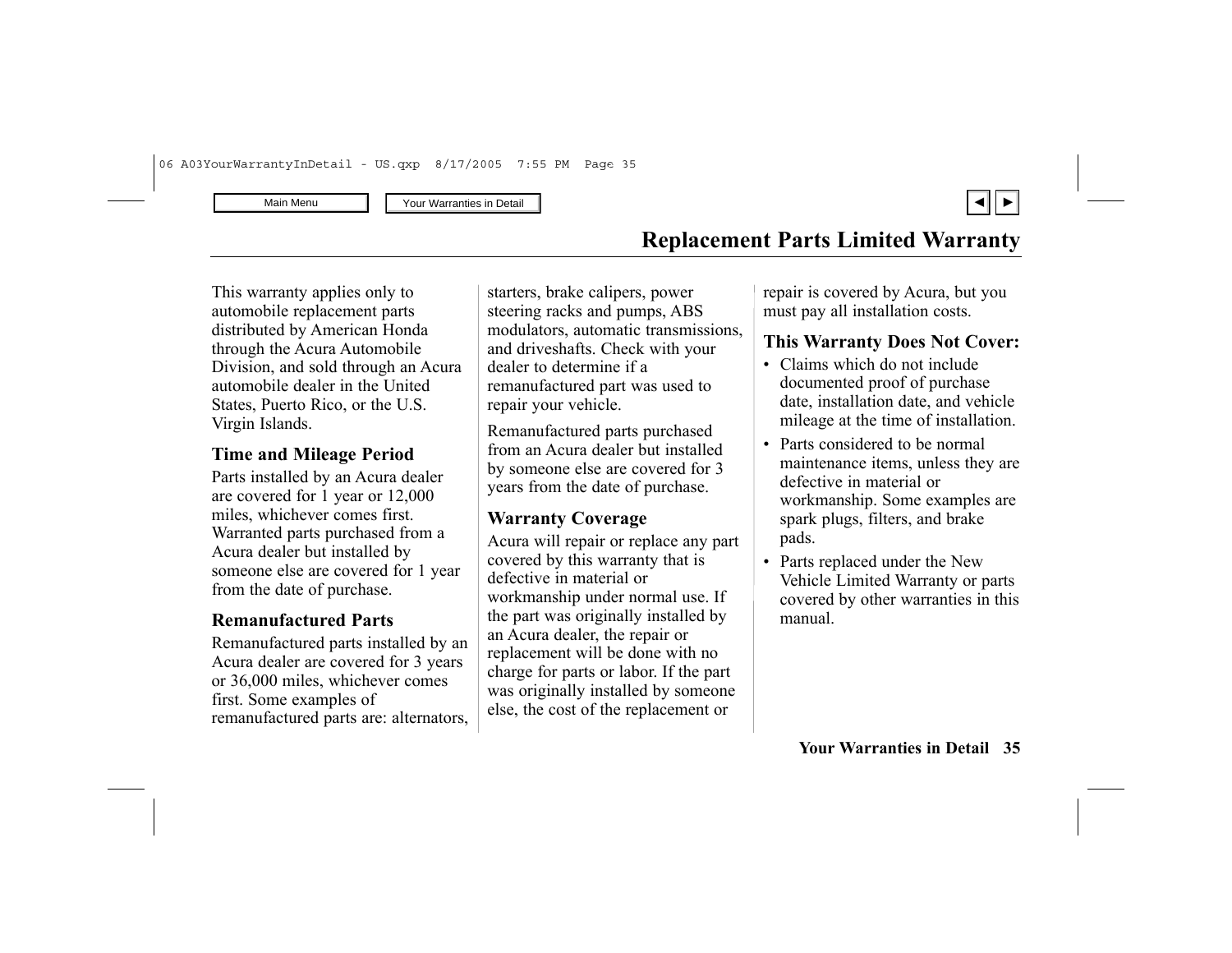# <span id="page-35-0"></span>**Replacement Battery Limited Warranty**

This warranty applies only to replacement batteries obtained from an Acura automobile dealer in the United States, Puerto Rico, or the U.S. Virgin Islands.

### **Time and Mileage Period**

Replacement batteries are covered by a 100-month (8 years and 4 months) limited warranty.

#### **Warranty Coverage**

During the first 36 months (3 years) of service, a defective replacement battery will be replaced at no cost for the new battery, labor, or installation.

For the remaining 64 months (5 years and 4 months), you receive a credit toward the purchase of the battery. This credit is based on the then-current retail price:

- Months 0 to 36: 100 percent
- Months 37 to 45: 60 percent
- Months 46 to 55: 50 percent
- Months 56 to 65: 40 percent
- Months 66 to 75: 30 percent
- Months 76 to 85: 20 percent
- Months 86 to 95: 10 percent
- Months 96 to 100: 5 percent

The battery is warranted for the time remaining in the 100 months of the Replacement Battery Limited Warranty. No cash reimbursement will be made. You are responsible for the labor or installation charges.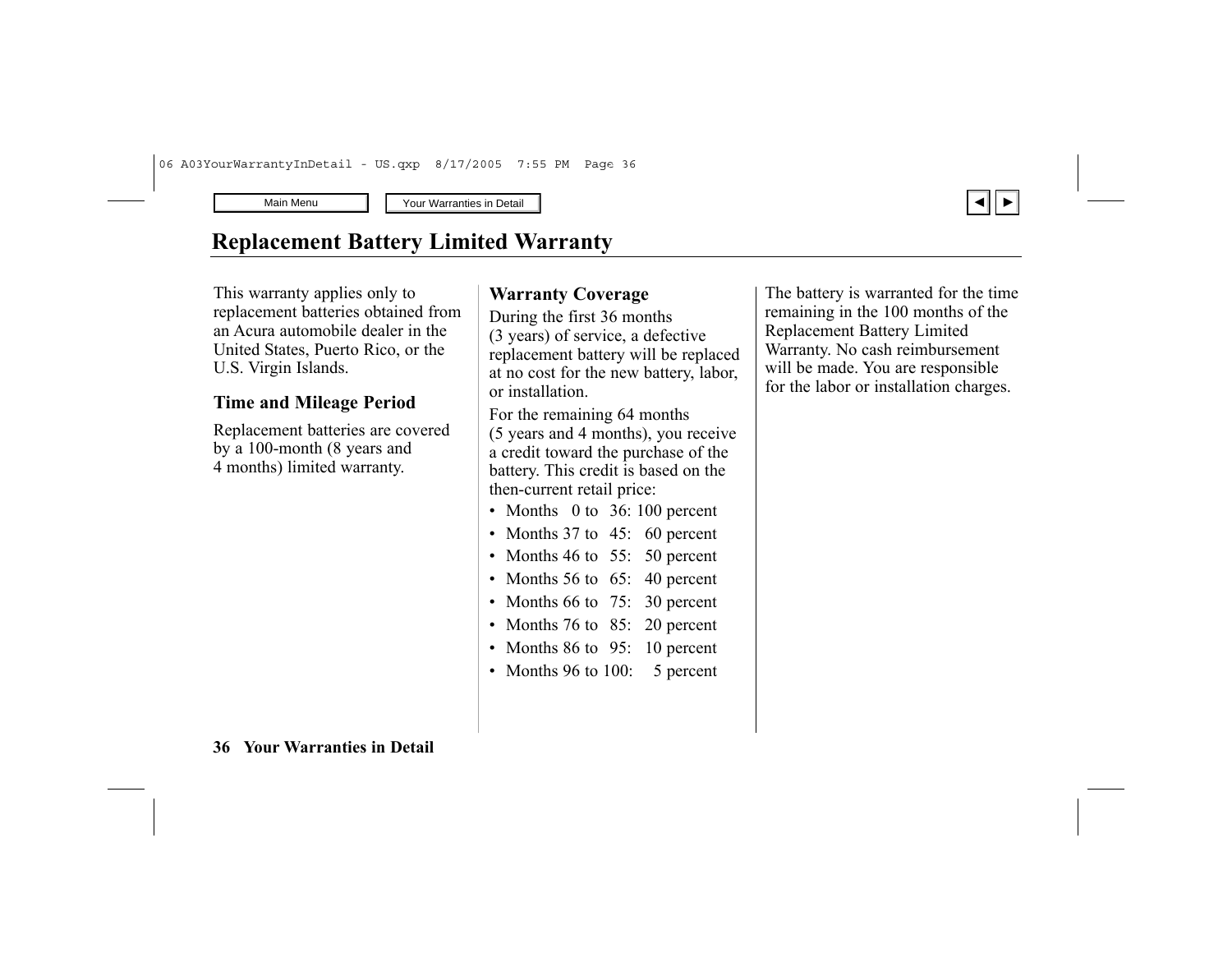## **Replacement Exhaust Components Lifetime Limited Warranty**

#### <span id="page-36-0"></span>**Tim e a n d Mile a g e P e rio d**

T he Acura auto m o bile replacement exhaust components (muffler, A-pipe, and B-pipe) are warranted against defects in material and workmanship for as long as the exhaust components' purchaser owns the vehicle on which they are installed.

If a warranted exhaust component fails due to a defect, Honda will exhange it. You must have proof of purchase for the failed exhaust component. If the exhaust component was originally installed by an Acura dealer, the cost of labor for removal and replacement is also covered by this warranty.

#### **This Warranty Does Not Cover:**

- dealer. • Labor cost for removal and replacement if the defective exhaust co mponent was not ori dinally installed by an Acura
- Other parts of the exhaust system, including gaskets, hangers, clamps, or other mounting hardware.
- Limited Warranty is in effect. • The original equipment muffler, A-pipe, and B-pipe or an y other muffler, A-pipe, or B-pipe installed while the New Vehicle
- The cost of parts or labor for any additional repairs associated with replacing the warranted exhaust components.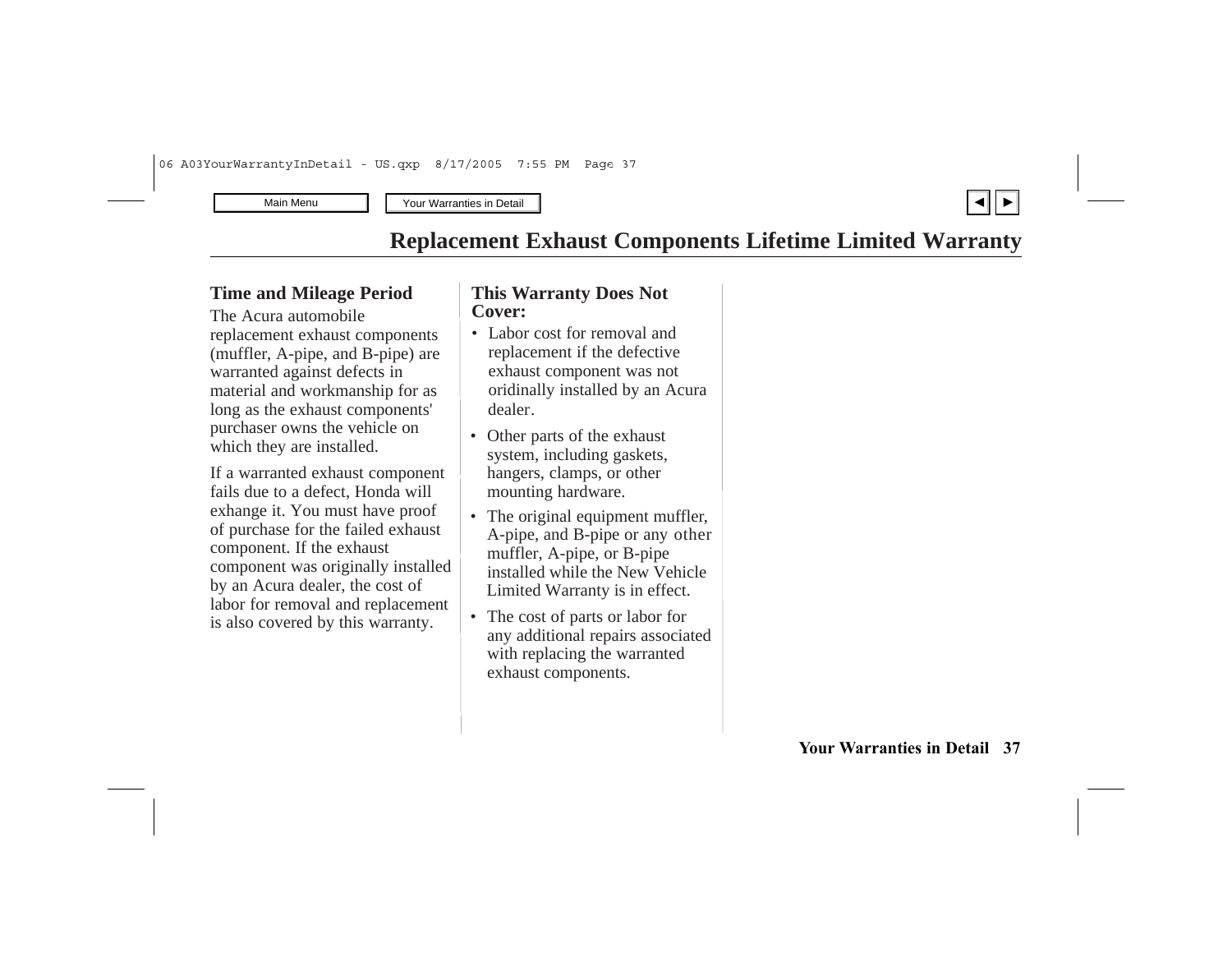<span id="page-37-0"></span>

# **Your Responsibility**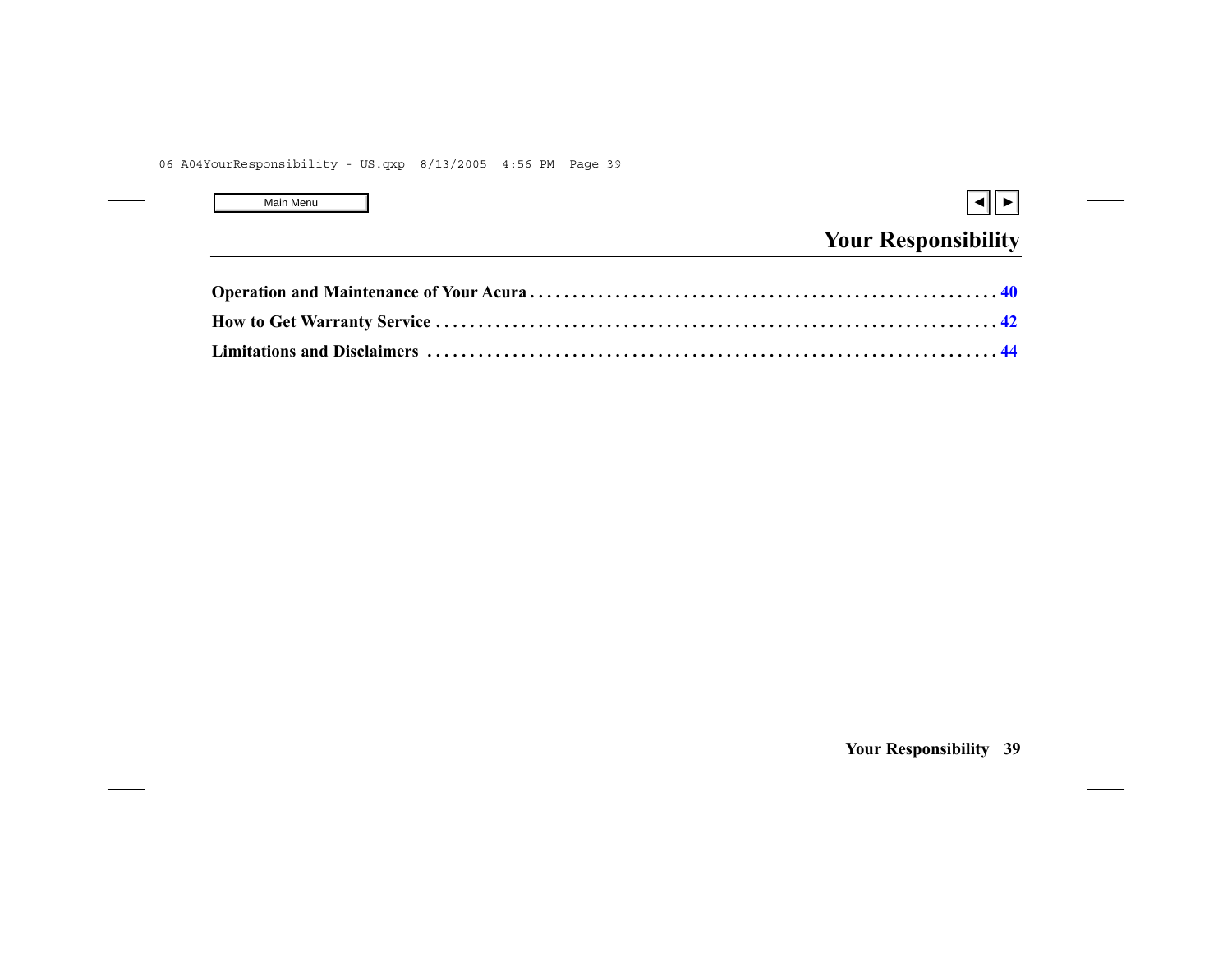# <span id="page-38-0"></span>**Operation and Maintenance of Your Acura**

By keeping your Acura in top condition, you will be rewarded with years of trouble-free service at the lowest operating cost. The keys to keeping your Acura in top condition are proper operation and regular maintenance.

### **Proper Operation**

Your Acura is designed for use as a passenger vehicle. You should use it to transport people and their luggage on regular roads and highways. Several things you should do to take care of your Acura are:

• Avoid exceeding your vehicle's load limit. This puts excess strain on the engine, brakes, and several other systems in your vehicle. Refer to the owner's manual to find the location of the Load Limit label on your vehicle.

- • Operate your Acura on reasonable roads within the legal speed limit.
- Drive your Acura regularly over a distance of several miles. Like a person, a vehicle functions better with regular exercise.
- Always use an unleaded gasoline of the proper Octane Number (Anti-Knock Index). See your owner's manual for more information.

#### **Maintenance**

You should check the engine oil and radiator coolant levels each time you fill the gas tank. This protects the vital systems of your Acura, and may help you discover potential problems.

Always maintain your 2006 Acura according to the Maintenance Schedule in your owner's manual. The time and mileage intervals given in this schedule for inspections and replacements should never be exceeded. They are essential to trouble-free operation. **Parts that fail because they did not get proper, timely maintenance are not covered by warranty.** However, if a part fails due to a defect in material or workmanship, the warranty claim will not be denied because of improper maintenance, or operation.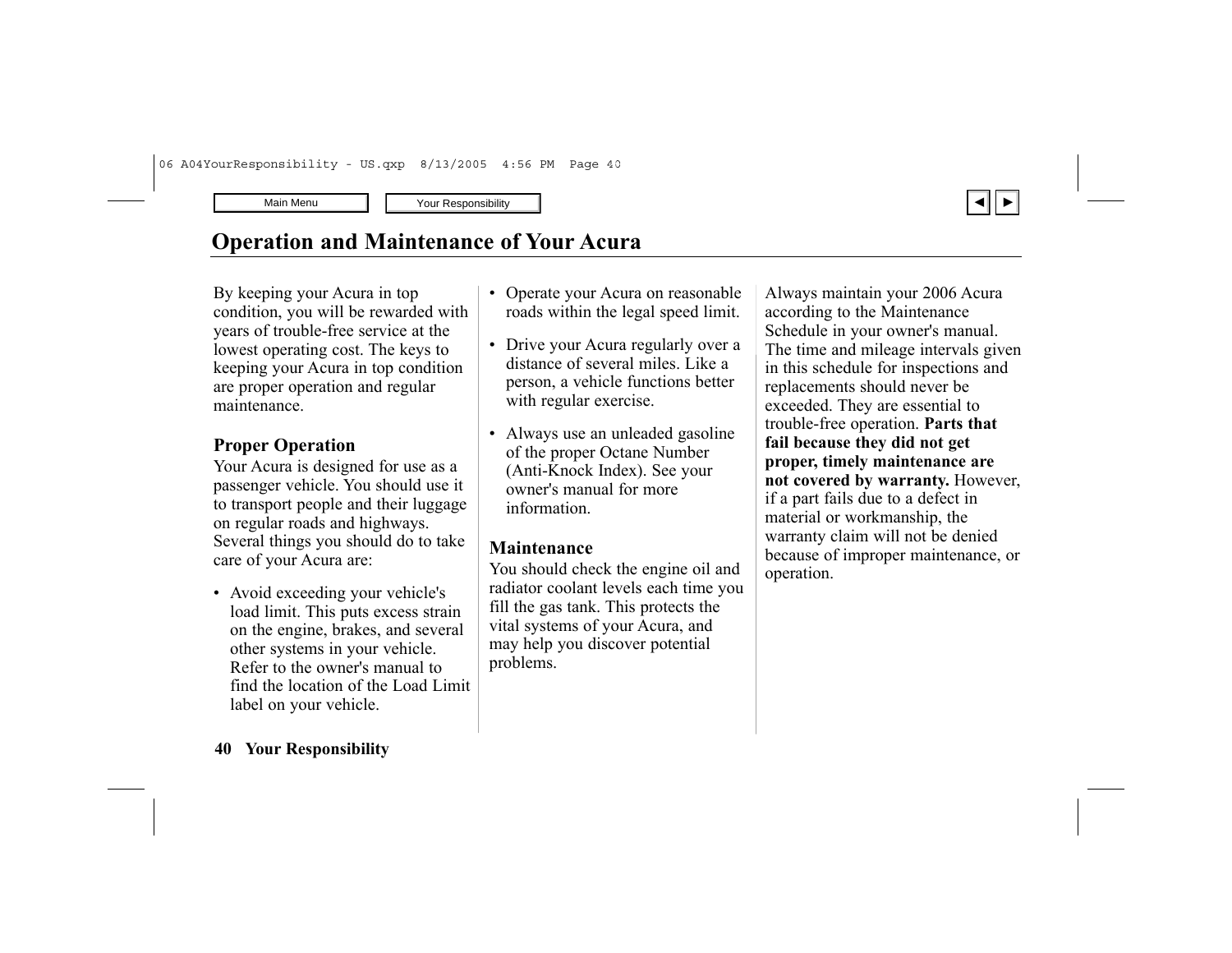

The people at your Acura dealer are fully trained and equipped to efficiently perform scheduled maintenance on your 2006 Acura. However, service at the dealer is not mandatory for continued warranty coverage. You can have scheduled maintenance done somewhere other than your Acura dealer, or you can do the maintenance yourself.

If you regularly take your vehicle to the Acura dealer for scheduled maintenance, the dealership personnel will know its history if you need to make a warranty claim. Make sure your service technician fills out and embosses your Acura Maintenance Journal. If someone has been performing the maintenance, you may need to provide evidence that you have properly maintained the vehicle.

This evidence may consist of one or more of these items:

- The Acura Maintenance Journal showing the odometer mileage and date for each service. Each entry in this journal should be embossed and signed by a person who is qualified to service automobiles.
- Copies of repair orders or other receipts that include the odometer mileage and date that the vehicle was serviced. Each receipt should be signed by a qualified automotive service technician.
- A statement that you completed the maintenance yourself, showing the odometer mileage and date you did the work. Receipts for the replacement parts (fluids, filters, etc.) should accompany this statement.

NOTE: As a convenience for the next owner, keep all maintenance receipts with the vehicle if it is sold.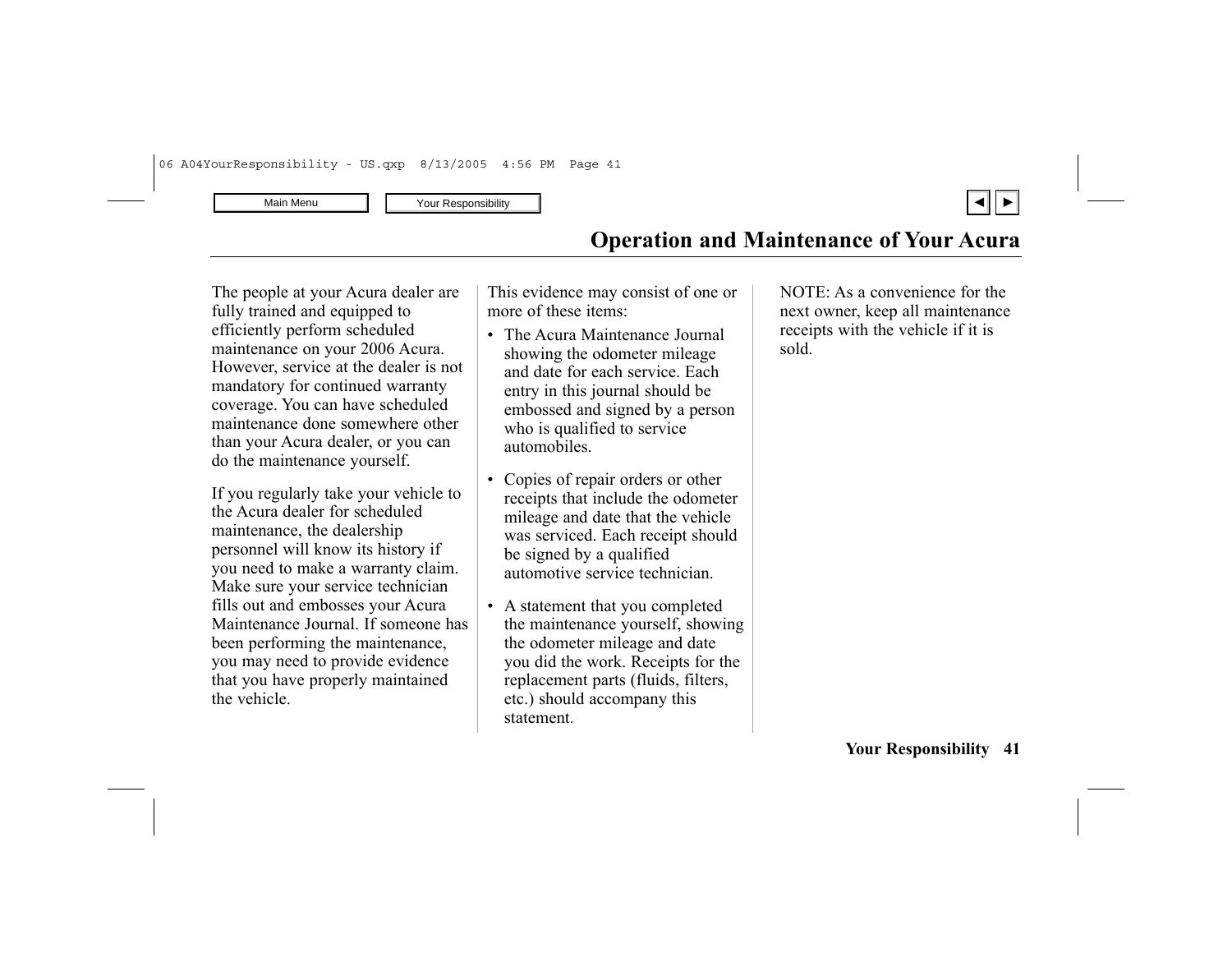# <span id="page-40-0"></span>**How to Get Warranty Service**

You should take your vehicle, along with proof of the purchase date, to an Acura automobile dealer during normal service hours. If your warranty claim is for a replacement part or accessory originally installed by an Acura dealer, also bring proof of the vehicle's mileage at the time of installation.

If your vehicle cannot be driven, contact the Acura automobile dealer for towing assistance. **You do not have to pay for towing to the nearest Acura dealer if the failure is covered by any of the warranties in this book.**

#### **Emergency Repairs**

Acura recognizes that your vehicle could develop a serious problem needing immediate repair at a facility other than an Acura dealer.

#### **42 Your Responsibility**

Acura will reimburse you for the repair if:

• The repair would normally be covered by one of the warranties in this booklet.

#### and

• All Acura dealers within 50 miles of the break-down were closed at the time, or there were no Acura dealers within 50 miles.

#### and

• The vehicle was immobile, or attempting to drive the vehicle would cause further damage or be unsafe.

For reimbursement, go to any Acura automobile dealer. You must show a copy of the paid receipt, and the replaced part(s). The dealer will reimburse you for the parts at the current manufacturer's suggested retail price. You will be reimbursed for labor at a geographicallyappropriate labor rate for Acura's recommended time allowance.

If you are ever dissatisfied with a warranty service or decision from an Acura dealer, please refer to the Customer Satisfaction statement on page [4](#page-4-0).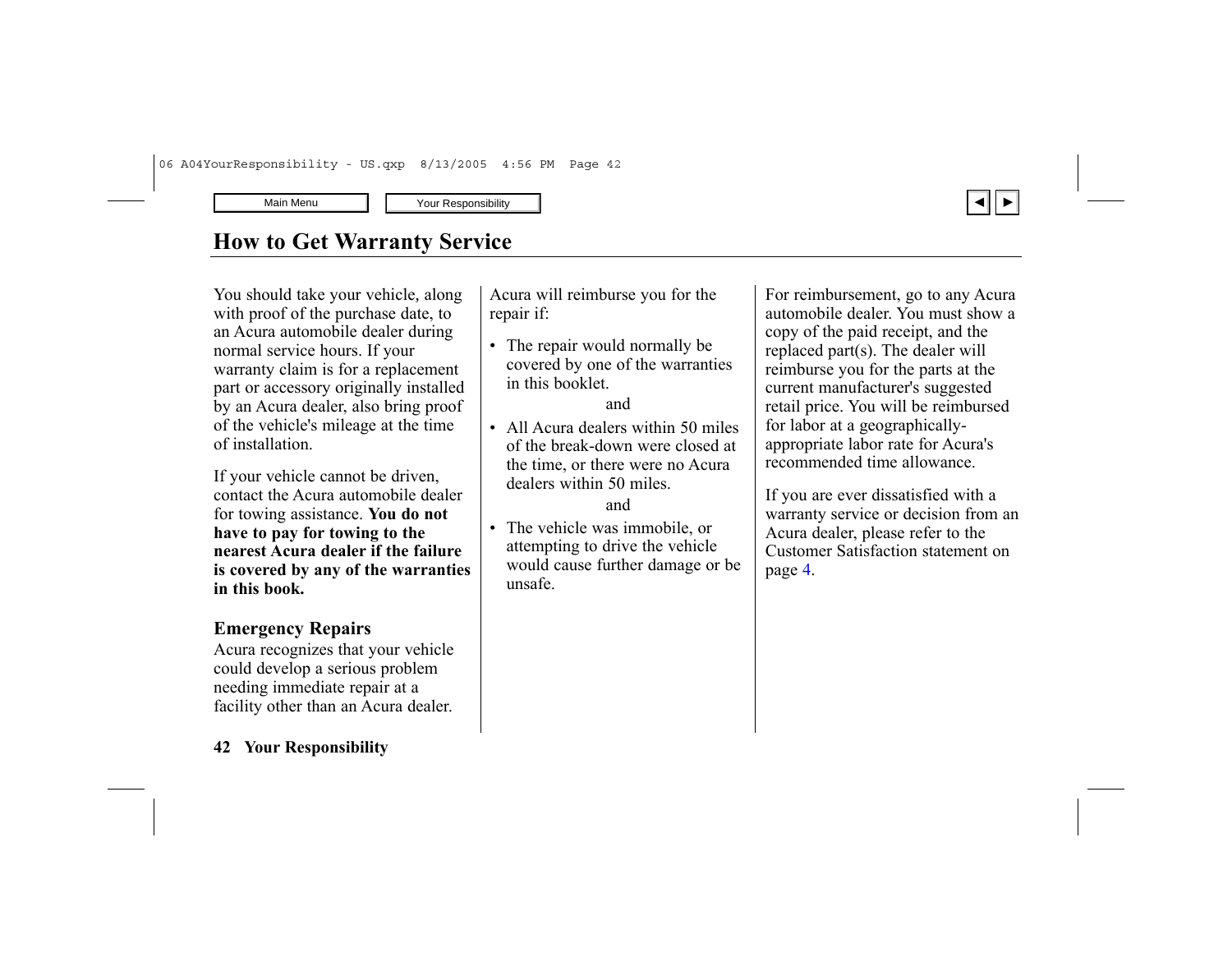

### **How to Get Warranty Service**

#### **Traveling Outside the United States**

If you are planning to use your Acura to travel outside the U.S., you may want to contact the Acura Client Services Office. They can give you information on Acura distributors in the area you plan to visit. You should also contact the tourist bureaus in the areas you will be traveling in to find out about the availability of unleaded gasoline with the proper octane rating.

#### **Relocating Outside the United States**

Any vehicle purchased from an authorized Acura dealer in this country is manufactured to meet U.S. government safety and emissions specifications. Other countries not only market different Acura models, they also have their own safety and emissions standards that differ from U.S. requirements.

If you plan to export your vehicle to another country and register it there, we recommend that you contact the vehicle import agency in that country to determine the requirements. American Honda does not have this information.

Be advised that modifications to your vehicle to meet another country's requirements may be very expensive and, in some cases, impossible to perform. Parts to modify a vehicle to meet foreign specifications are not available in the U.S.

Getting your vehicle serviced in another country may be difficult, even if you take it to an Acura dealer. Because that country may

have models with different equipment and specifications, the dealer may not have parts that are suitable for your U.S. vehicle.

#### **Warranty Coverage Outside the United States**

The warranties in this booklet cover only Acuras purchased and registered in the United States, Puerto Rico, and the U.S. Virgin Islands. Acuras registered and normally driven in other countries are not covered

Acura dealers outside the U.S. may not honor these warranties. If you have your U.S.-specification Acura serviced by an Acura dealer in another country (while on vacation, for example), and that service would normally be covered by one of the warranties in this booklet, please contact American Honda.